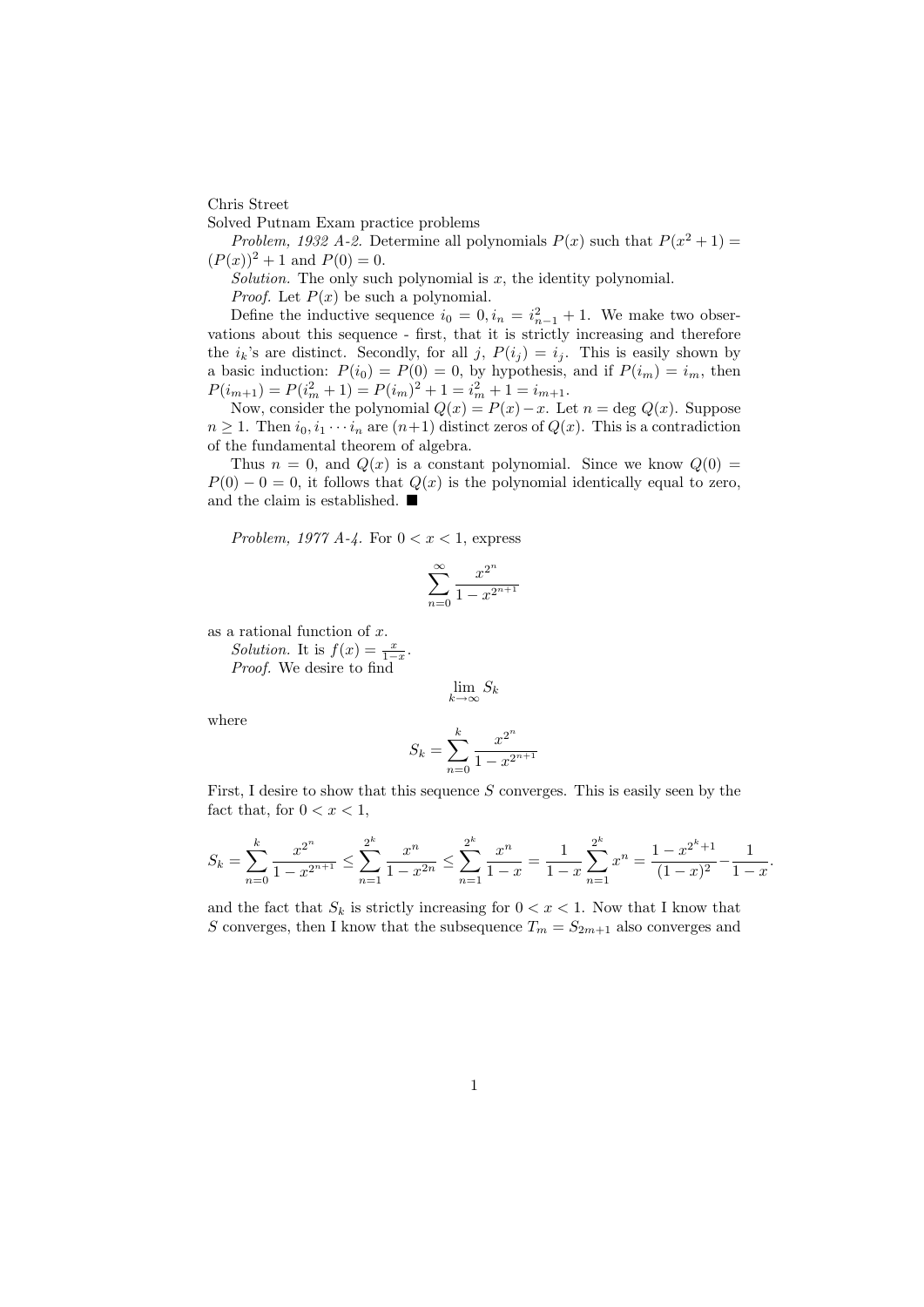to the same limit. I write

$$
T_m = \sum_{n=0}^{m} \frac{x^{2^{2n}}}{1 - x^{2^{2n+1}}} + \frac{x^{2^{2n+1}}}{1 - x^{2^{2n+2}}}
$$
  
= 
$$
\sum_{n=0}^{m} \frac{x^{K}}{1 - x^{2K}} + \frac{x^{2K}}{1 - x^{4K}}
$$
, where  $K = 2^{2n}$   
= 
$$
\sum_{n=0}^{m} \frac{x^{K}(1 + x^{2K}) + x^{2K}}{1 - x^{4K}}
$$
  
= 
$$
\sum_{n=0}^{m} \frac{x^{K} + x^{2K} + x^{3K}}{1 - x^{4K}}
$$
  
= 
$$
\sum_{n=0}^{m} \frac{1 + x^{K} + x^{2K} + x^{3K} - 1}{(1 + x^{K} + x^{2K} + x^{3K})(1 - x^{K})}
$$
  
= 
$$
\sum_{n=0}^{m} \frac{1}{1 - x^{K}} - \frac{1}{1 - x^{4K}}.
$$

Substituting back  $K = 2^{2n}$ , we have

$$
T_m = \sum_{n=0}^{m} \frac{1}{1 - x^{2^{2n}}} - \frac{1}{1 - x^{2^{2n+2}}}.
$$

From this, we see that we have a telescoping sum, and thus

$$
T_m = \frac{1}{1-x} - \frac{1}{1-x^{2^{2m+2}}}.
$$

Taking the limit as  $m \to \infty$ , we see that the second term goes to 1 (since  $0 < x < 1$ , and thus we have

$$
\lim_{m \to \infty} T_m = \lim_{k \to \infty} S_k = \frac{1}{1 - x} - 1 = \frac{x}{1 - x}.
$$

 $\blacksquare$ 

Problem, B-1 1977. Evaluate the infinite product

$$
\prod_{n=2}^{\infty} \frac{n^3-1}{n^3+1}.
$$

Solution. Write

$$
P_m = \prod_{n=2}^m \frac{n^3 - 1}{n^3 + 1} = \prod_{n=2}^m \frac{(n-1)(n^2 + n + 1)}{(n+1)(n^2 - n + 1)}.
$$

We desire  $\lim_{m\to\infty} P_m$ .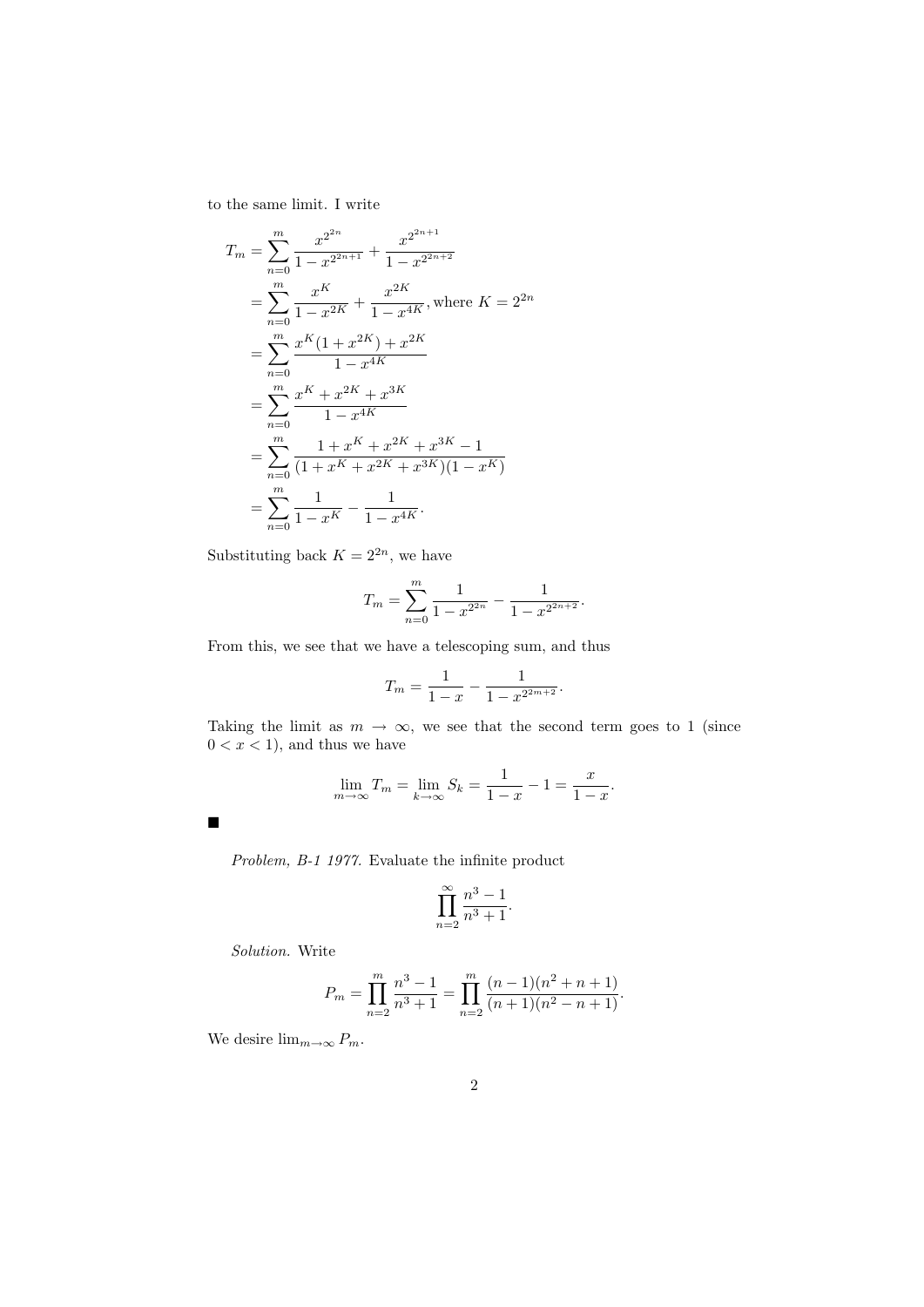Now we are going to write the  $k<sup>2</sup>$ th term in the product as

$$
\frac{a_k b_k}{c_k d_k}, \text{ where}
$$

$$
a_k = k - 1, b_k = k^2 + k + 1, c_k = k + 1, d_k = k^2 - k + 1.
$$

Notice that  $a_k = c_{k-2}$  and  $d_k = b_{k-1}$ . Thus

$$
P_m = \prod_{n=2}^{m} \frac{n^3 - 1}{n^3 + 1} = \frac{a_2 b_2}{c_2 d_2} \frac{a_3 b_3}{c_3 d_3} \frac{a_4 b_4}{c_4 d_4} \cdots \frac{a_{m-2} b_{m-2}}{c_{m-2} d_{m-2}} \frac{a_{m-1} b_{m-1}}{c_{m-1} d_{m-1}} \frac{a_m b_m}{c_m d_m}
$$
  

$$
= \frac{a_2 b_2}{c_2 d_2} \frac{a_3 b_3}{c_3 b_2} \frac{c_2 b_4}{c_4 b_3} \cdots \frac{c_{m-4} b_{m-2}}{c_{m-2} b_{m-3}} \frac{c_{m-3} b_{m-1}}{c_{m-1} b_{m-2}} \frac{c_{m-2} b_m}{c_m b_{m-1}}
$$
  

$$
= \frac{a_2 a_3 b_m}{d_2 c_{m-1} c_m}
$$
  

$$
= \frac{2}{3} \frac{m^2 + m + 1}{m^2 + m}
$$

Therefore  $\lim_{m\to\infty} P_m = \lim_{m\to\infty} \frac{2}{3} \frac{m^2 + m + 1}{m^2 + m} = \frac{2}{3}$ .

*Problem, B-5 1968.* Let  $p$  be a prime number. Let  $J_p$  be the set of all  $2 \times 2$ matrices  $\begin{pmatrix} a & b \\ c & d \end{pmatrix}$  whose entries are chosen from the set  $\{0, 1, 2, \dots, p-1\}$ and which satisfy the conditions  $a + d \equiv 1 \mod p$  and  $ad - bc \equiv 0 \mod p$ . Determine how many members  $J_p$  has.

Solution. I do my work in the field  $Z_p$ , of integers mod p. We desire to count all matrices  $\begin{pmatrix} a & b \\ c & d \end{pmatrix}$ ,  $a, b, c, d \in \mathbb{Z}_p$ ,  $a + d = 1$ ,  $ad = bc$ .

We fix a. This forces  $d = 1 - a$ . Our second equation becomes  $a(a-1) = bc$ . Now, how many solutions does this equation have?

If  $a(a-1) = 0$ , then either  $a = 0$  or  $a = 1$ . In either case, the solutions are  $b = 0$  or  $c = 0$ , which yields  $2p - 1$  solutions.

If  $a(a-1) \neq 0$ , then  $bc = m$  with  $m \neq 0$ . Since  $Z_p$  is cyclic under + of order  $p, \forall c \neq 0 \in Z_p \exists$  exactly one  $b \in Z_p$  s.t.  $bc = m$ . This gives a total of  $p - 1$ solutions.

Thus, all in all, there are  $2(2p - 1) + (p - 2)(p - 1) = p^2 + p$  solutions, and so  $|J_p| = p^2 + p$ .

Problem, A-1 1965. At a party, assume that no boy dances with every girl but each girl dances with at least one boy. Prove that there are two couples gb and  $g'b'$  which dance, whereas b does not dance with  $g'$  nor does g dance with  $b^{\prime}$ .

Solution. Let b be the boy that dances with the maximal number of girls. (We are here assuming a finite dance floor.) Let  $g'$  be a girl that does not dance with b. Let  $b'$  be a boy that  $g'$  does dance with.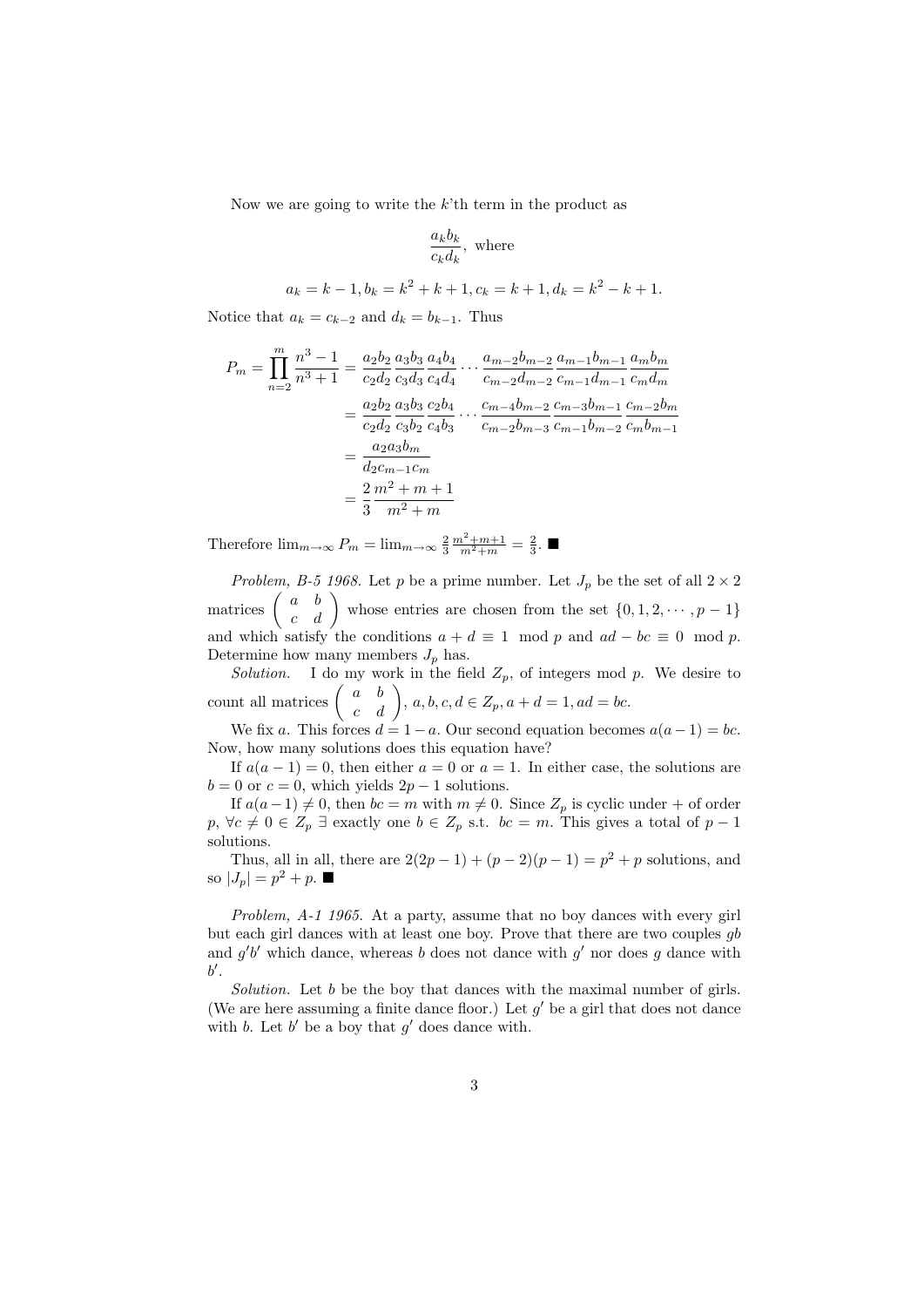Now, there exists a girl q that does dance with  $b$ , but does not dance with  $b'$ . For if not,  $b'$  dances with at least one more girl than  $b$  does, a contradiction to our assumption.

Now we have found the  $b, g, b', g'$  that solve the problem.

Problem,  $A-1$  1983. How many positive integers n are there such that n is an exact divisor of at least one of the numbers  $10^{40}$ ,  $20^{30}$ ?

Solution. Call A the set of positive divisors of  $10^{40}$ , and B the set of positive divisors of  $20^{30}$ .

 $10^{40} = 2^{40}5^{40}$ , so all divisors have the form  $2^{i}5^{j}$ , with i and j running independently from 0 to 40. Thus  $|A| = 41 \times 41 = 1,681$ .

 $20^{30} = 2^{60}5^{30}$ , and again all divisors have the form  $2^{i}5^{j}$ , with i from 0 to 61 and *i* from 0 to 31. Thus  $|B| = 61 \times 31 = 1,891$ .

Now, to determine  $|A \cap B|$ , we look at the divisors of  $gcd(10^{40}, 20^{30})$  =  $2^{40}5^{30}$ . This has  $41 \times 31 = 1,271$  divisors, thus  $|A \bigcap B| = 1,271$ .

So the desired quantity,  $|A \cup B|$ , is  $|A| + |B| - |A \cap B| = 1,681 + 1,891 1,271 = 2,301.$ 

Problem, A-3 1967. Consider polynomial forms  $ax^2 + bx + c$  with integer coefficients which have two distinct zeros in the open interval  $0 < x < 1$ . Exhibit with a proof the least positive integer value of a for which such a polynomial exists.

Solution. What we want is

$$
0 < -b + \sqrt{b^2 - 4ac} < 2a, 0 < -b - \sqrt{b^2 - 4ac} < 2a.
$$

Manipulating the inequalities gives

$$
-2a < 2\sqrt{b^2 - 4ac} < 2a
$$

$$
-a < \sqrt{b^2 - 4ac} < a
$$

$$
0 < \sqrt{b^2 - 4ac} < a
$$

$$
0 < b^2 - 4ac < a^2.
$$

Also we want

$$
\frac{-b + \sqrt{b^2 - 4ac}}{2a} \neq 1,
$$

thus

$$
b^2 - 4ac \neq (2a+b)^2.
$$

We make note that we desire  $c \neq 0$  to guarantee no root at 0.

We write  $ax^2+bx+c = ax^2-a(r_1+r_2)x+c$ , where  $r_1, r_2$  are our roots. We have  $0 < r_1 + r_2 < 2$ . Also  $r_1 + r_2$  is rational (it is  $\frac{-b}{2a}$ .) Thus say  $r_1 + r_2 = \frac{p}{q}$ , a fraction in lowest terms. b is an integer, so  $q|ap$ , thus  $q|a$  since  $(p, q) = 1$ .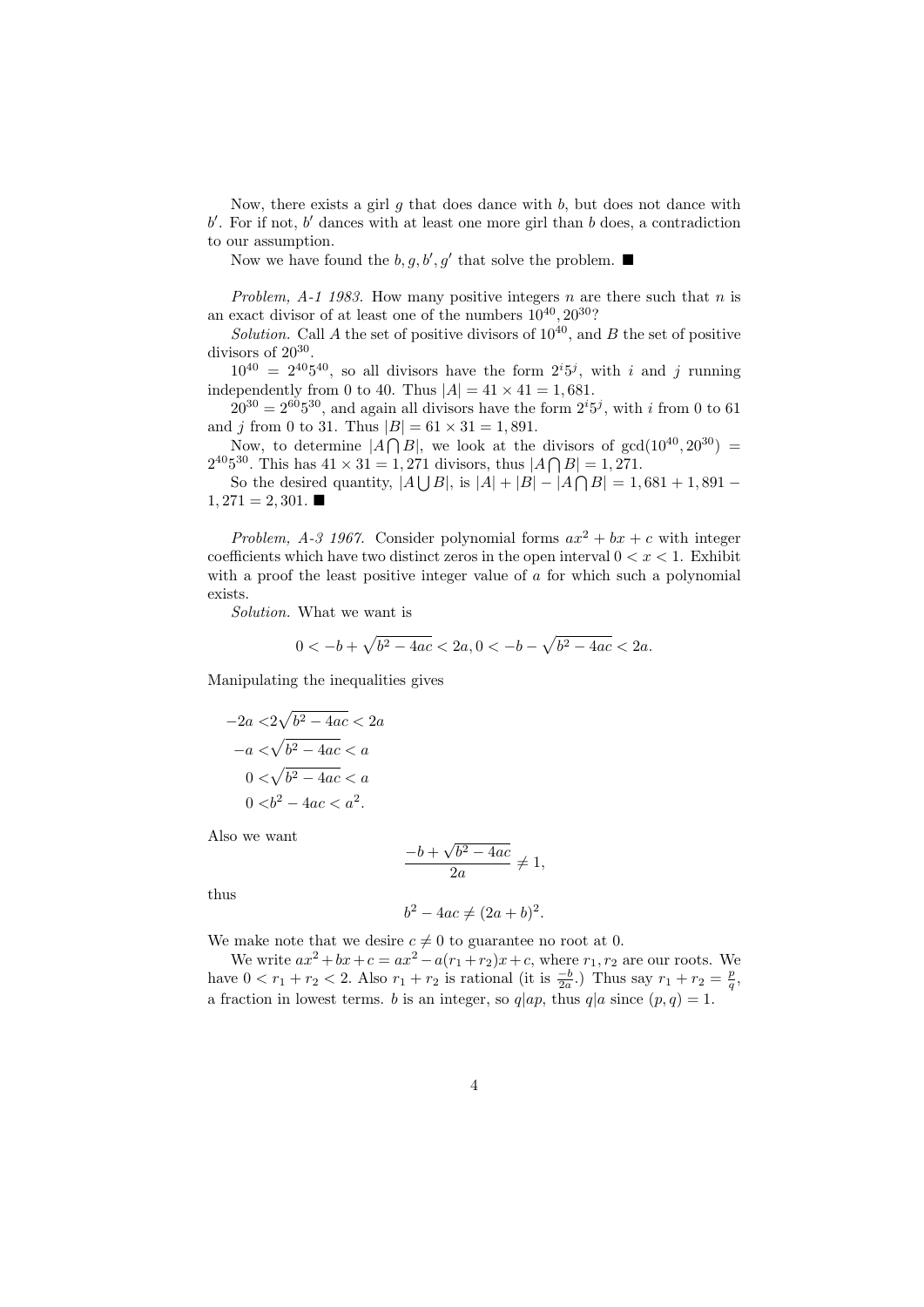Reiterating, we have formulated the following constraints on the problem:

,

$$
0 < a^2 \left(\frac{p}{q}\right)^2 - 4ac < a^2
$$
\n
$$
a^2 \left(\frac{p}{q}\right)^2 - 4ac \neq (2a - a\frac{p}{q})^2,
$$
\n
$$
(p, q) = 1, 0 < \frac{p}{q} < 2, q | a, c \neq 0.
$$

where I have back-substituted  $b = -a\frac{p}{q}$  into our previous inequalities.

This greatly limits the number of possibilites for  $(a, q, p)$  solution triples. For a from 1 to 4, the possibilities are  $(1, 1, 1), (2, 1, 1), (2, 2, 1), (2, 2, 3), (3, 1, 1),$  $(3,3,1), (3,3,2), (3,3,4), (3,3,5), (4,1,1), (4,2,1), (4,2,3), (4,4,1), (4,4,3),$  $(4, 4, 5), (4, 4, 7)$ . We can limit these further since if  $(a, q, p)$  does not satisfy the conditions, then  $(b, q, p), b > a$  will not either. But none of the cases satisfy all of the constraints.

However, when  $a = 5$ , the polynomial  $5x^2 - 5x + 1$  has roots  $(\frac{1}{2} \pm \frac{\sqrt{5}}{10})$ , which are both in  $(0, 1)$ . Hence 5 is the smallest such a that works.  $\blacksquare$ 

Problem, B-2 1965. Suppose  $n$  players play a round-robin tournament (ie, every player plays every other player exactly once.) Each game results in a win or loss for a player: there are no ties. Let  $w_k$  be the number of wins by player k, and let  $l_k$  be the number of losses by player k. Show that

$$
\sum_{i=1}^{n} w_i^2 = \sum_{i=1}^{n} l_i^2
$$

*Proof.* Let G be the total number of games played (this number is  $\begin{pmatrix} n \\ 2 \end{pmatrix}$ 2  $\bigg)$ , of course, but that is not important here.) The number of games played by each player is  $(n-1)$ , so we can write that, for all  $i, w_i = (n-1) - l_i$ . Then we have

$$
\sum_{i=1}^{n} w_i^2 = \sum_{i=1}^{n} w_i ((n - 1) - l_i)
$$
  
=  $(n - 1) \sum_{i=1}^{n} w_i - \sum_{i=1}^{n} w_i l_i$   
=  $(n - 1)G - \sum_{i=1}^{n} w_i l_i$   
=  $(n - 1) \sum_{i=1}^{n} l_i - \sum_{i=1}^{n} l_i w_i$   
=  $\sum_{i=1}^{n} l_i ((n - 1) - w_i) = \sum_{i=1}^{n} l_i^2$ .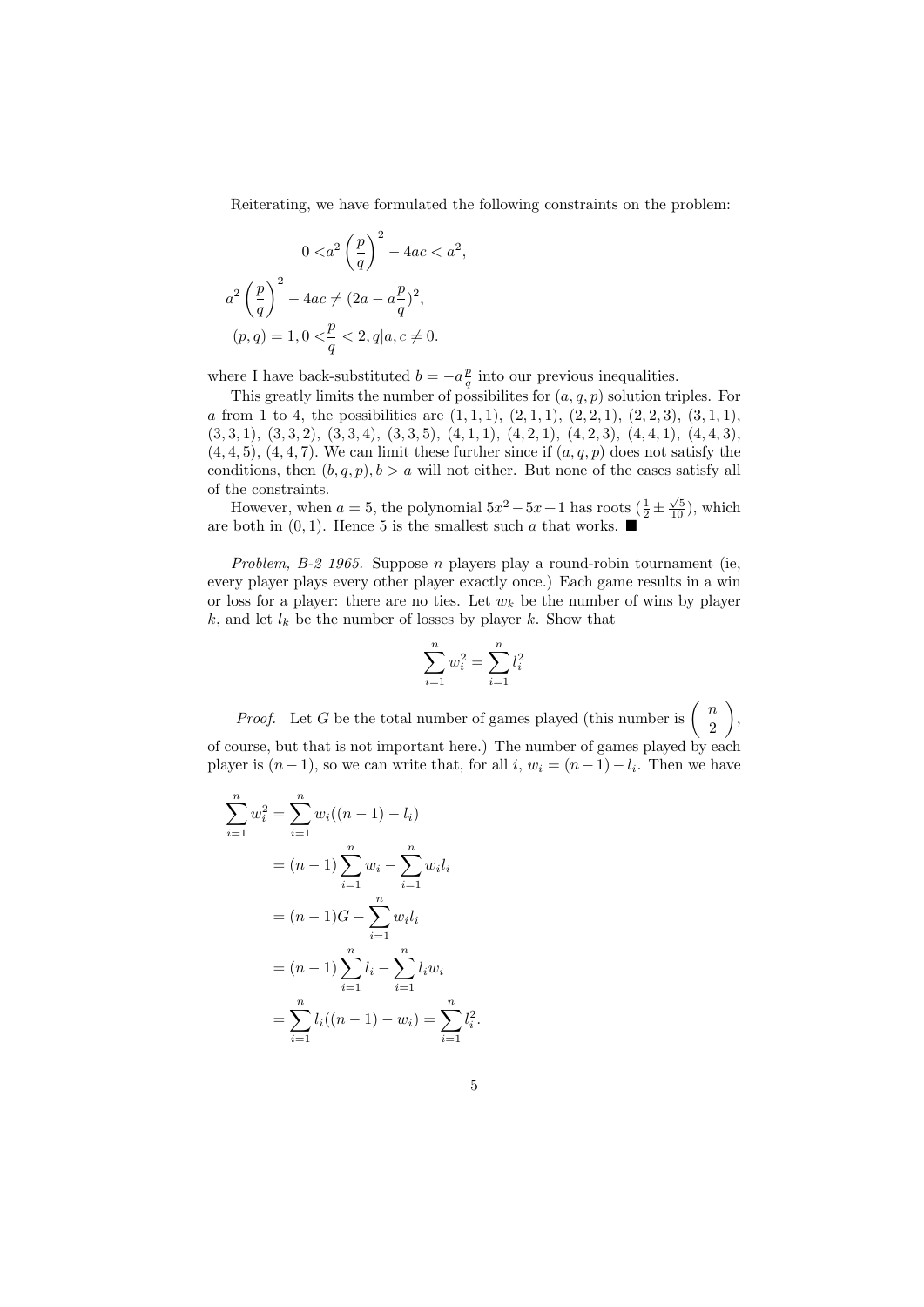*Problem, B-4 1967.* We have a hallway with n lockers, labeled 1 through n. The lockers have two possible states, open and closed. Initially they are all closed. The first kid walking down the hallway flips every locker to the opposite state (that is, he opens them all). The 2nd kid flips the locker door 2 and every other locker door after that. The kth kid flips the state of every kth locker door. After infinitely many kids have done this, which locker doors are closed and which are open?

Solution. Take locker number n. It began closed, and will be flipped  $\sigma(n)$ times, where  $\sigma(n)$  is the number of positive integer divisors of n. It will finish up closed if and only if  $\sigma(n)$  is an even number, and will finish up open if and only if  $\sigma(n)$  is odd.

Suppose *n* has the prime factorization  $p_1^{i_1} p_2^{i_2} \cdots p_k^{i_k}$ , the  $p_m$ 's prime. Then

$$
\sigma(n) = \prod_{m=1}^{k} (i_m + 1).
$$

Notice that  $\sigma(n)$  is odd if and only if each of the  $i_m$ 's is even. Thus,  $\sigma(n)$  is odd if and only if  $n$  is a perfect square. Therefore, the open lockers will be exactly those whose number is a perfect square: that is, the 1st, 4th, 9th, etc. All other doors will be closed.  $\blacksquare$ 

Alternative proof of fact used above. (Without using unique factorization) The divisors of n come in pairs: that is, if p is an integer divisor of n, then  $n/p$ is an integer divisor of  $n$ . Hence, the number of divisors for a given  $n$  will be even unless for some divisor  $p, p = n/p$  - which is to say,  $n = p^2$ .

Problem, A-1 1977. Consider all lines that meet the graph of

$$
y = 2x^4 + 7x^3 + 3x - 5
$$

in four distinct points, say  $(x_i, y_i)$ ,  $i = 1, 2, 3, 4$ . Show that

$$
\frac{x_1 + x_2 + x_3 + x_4}{4}
$$

is independent of the line, and find its value.

Solution. Remember that a polynomial with real coefficients may be written as

$$
c_nx^n + c_{n-1}x^{n-1} + \cdots + c_1x + c_0 = c_n(x - r_1)(x - r_2)\cdots(x - r_{n-1})(x - r_n),
$$

where  $r_1, r_2, \cdots r_n$  are the roots of the polynomial in  $\mathbb{C}$ , with multiplicities. Multiplying out and equating coefficients gives us the useful identity

 $c_{n-1} = c_n(-r_1 - r_2 - \cdots - r_{n-1} - r_n).$ 

To apply this fact to our problem, let's call the line which intersects the polynomial in question  $L(x) = mx + b$  (we know it has a finite slope m, since no

 $\blacksquare$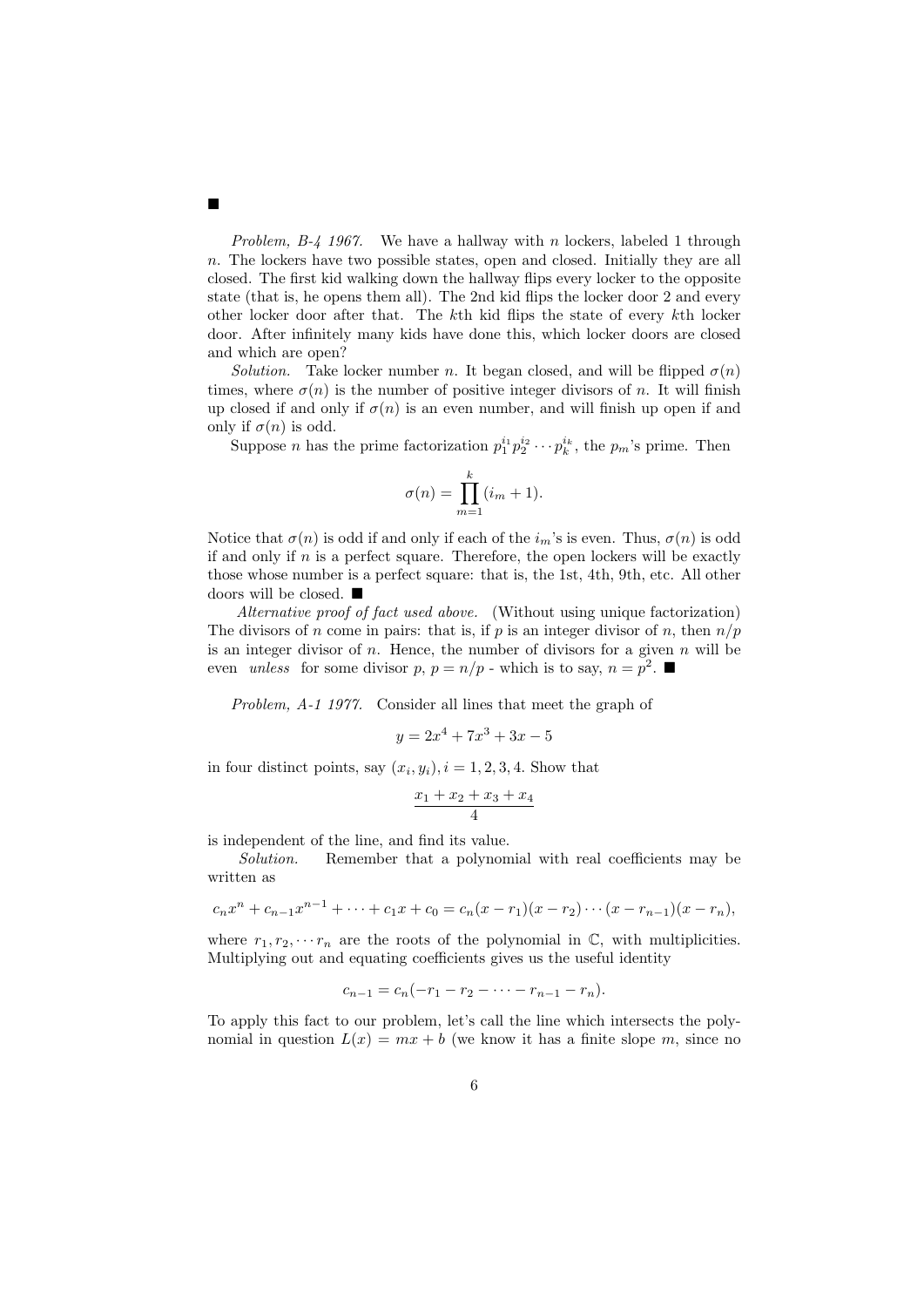vertical line will meet the function in more than one place.) Now notice that  $x_1, x_2, x_3, x_4$  are roots of the polynomial  $y - L(x) = 2x^4 + 7x^3 + (3 - m)x - 5 - b$ . Since this polynomial is of degree 4, and each of  $x_1 \cdots x_4$  are distinct, these are all of the roots.

Thus, we have

$$
7 = 2(-x_1 - x_2 - x_3 - x_4)
$$

which gives that

$$
\frac{x_1 + x_2 + x_3 + x_4}{4} = -\frac{7}{8}.
$$

Notice that this value is entirely independent of the values of m or b.  $\blacksquare$ 

Problem, A-1 1978. Let A be any set of 20 distinct integers chosen from the arithmetic progression  $1, 4, 7, \cdots, 100$ . Prove that there must be two distinct integers in A whose sum is 104.

Solution. Consider the disjoint sets  $A_1 = \{1\}, A_2 = \{52\}, A_3 = \{4, 100\}, A_4 =$  $\{7,97\}, A_5 = \{10,94\}, \cdots, A_{17} = \{46,58\}, A_{18} = \{49,55\}.$  The union of these sets gives you the complete geometric progression. Also notice that the sum of the elements in each of  $A_3, A_4 \cdots A_{18}$  is 104.

At most 2 elements of A can be chosen from the sets  $A_1$  and  $A_2$ . Hence at least 18 are chosen from the 16 different sets  $A_3, A_4 \cdots A_{18}$ . Then there is a set  $A_i, j \geq 3$ , such that both elements of  $A_j$  are chosen. (Indeed, there are at least two such sets, but we only need one.) But these two elements add to 104.  $\blacksquare$ 

Problem, A-2 1988. A not uncommon calculus mistake is to believe that the product rule for derivatives says that  $(fg)' = f'g'$ . If  $f(x) = e^{x^2}$ , determine, with proof, whether there exists an open interval  $(a, b)$  and a non-zero function g defined on  $(a, b)$  such that the wrong product rule is true for x in  $(a, b)$ .

Solution. Let  $g(x) = e^x(2x-1)^{1/2}$ , differentiable on the open interval  $(\frac{1}{2}, \infty)$ . Now

$$
f(x) = e^{x^2}
$$
  
\n
$$
g(x) = e^x (2x - 1)^{1/2}
$$
  
\n
$$
f'(x) = 2xe^{x^2}
$$
  
\n
$$
g'(x) = e^x (2x - 1)^{-1/2} + e^x (2x - 1)^{1/2}
$$

and

$$
(f(x)g(x))' = e^{x^2} (e^x (2x - 1)^{-1/2} + e^x (2x - 1)^{1/2}) + 2xe^{x^2} e^x (2x - 1)^{1/2}
$$
  
=  $e^{x^2} e^x (2x - 1)^{-1/2} - (1 - 2x) e^{x^2} e^x (2x - 1)^{-1/2} + 2xe^{x^2} e^x (2x - 1)^{1/2}$   
=  $2xe^{x^2} e^x (2x - 1)^{-1/2} + 2xe^{x^2} e^x (2x - 1)^{1/2}.$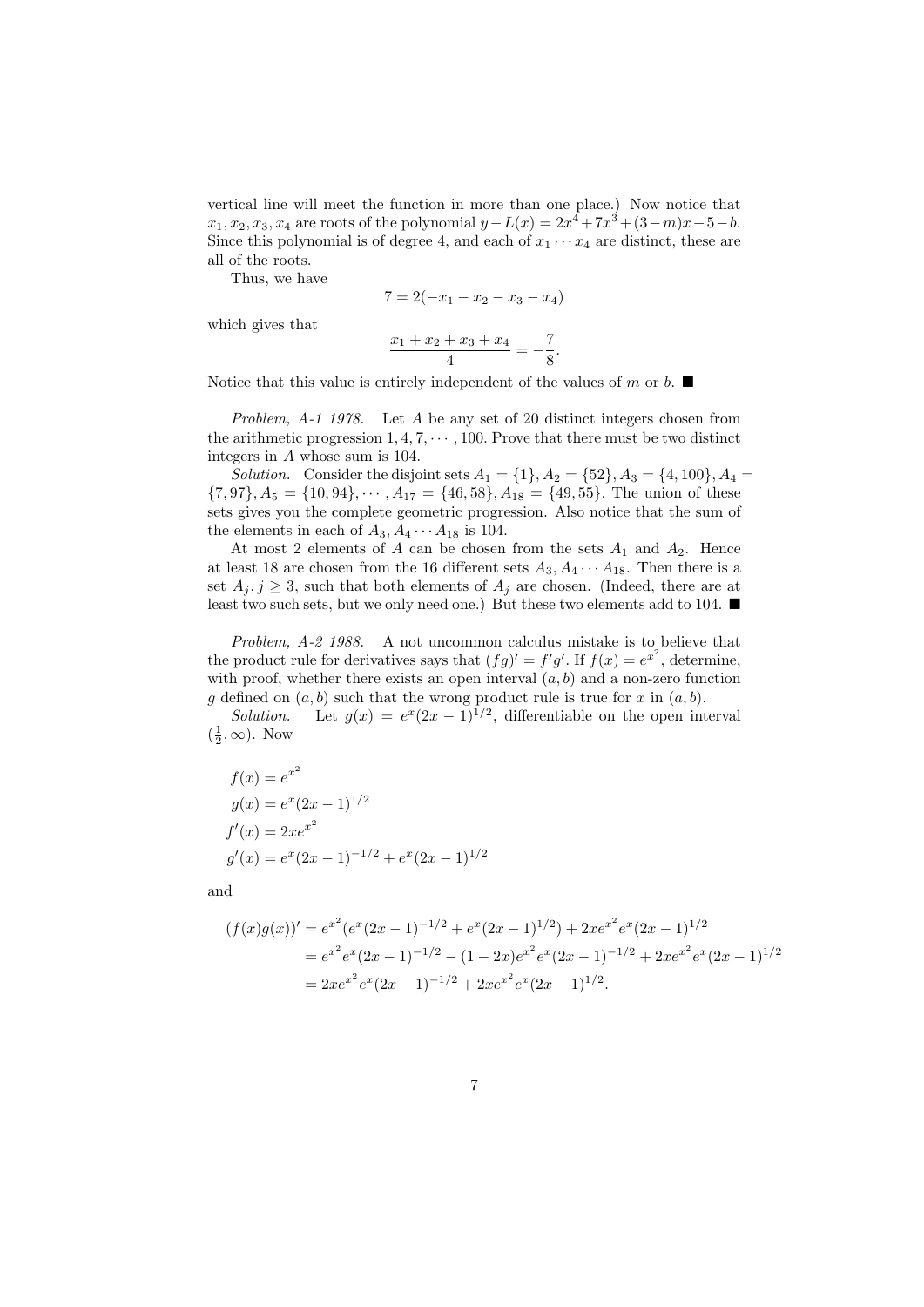This is equal to

$$
f'(x)g'(x) = 2xe^{x^2}(e^x(2x-1)^{-1/2} + e^x(2x-1)^{1/2})
$$
  
=  $2xe^{x^2}e^x(2x-1)^{-1/2} + 2xe^{x^2}e^x(2x-1)^{1/2}$ 

Hence we have found a  $g(x)$  that satisfies the requirements, and we are done. The sketch work. The answer was of course not pulled out of ether, but

this work was done on scratch paper to determine the correct answer.

What we want is

$$
[e^{x^2}g(x)]' = [e^{x^2}]'g'(x),
$$

or

$$
2xe^{x^2}g(x) + e^{x^2}g'(x) = 2xe^{x^2}g'(x)
$$

$$
2xe^{x^2}g(x) + e^{x^2}g'(x) - 2xe^{x^2}g'(x) = 0
$$

$$
e^{x^2}(2xg(x) + (1-2x)g'(x)) = 0
$$

Since  $e^{x^2}$  is always positive for real x, this equation is only true if

$$
2xg(x) + (1 - 2x)g'(x) = 0.
$$

Solving for  $g'(x)$  yields

$$
g'(x) = \left(1 + \frac{1}{2x - 1}\right)g(x).
$$

This is a simple differential equation; notice that if  $G(x)$  is an antiderivative of  $\left(1+\frac{1}{2x-1}\right)$ , then a solution is

$$
g(x) = e^{G(X)}.
$$

An antiderivative of  $\left(1+\frac{1}{2x-1}\right)$  is  $x+\frac{1}{2}\log(2x-1)$ . Thus a solution is

$$
g(x) = e^{x + \frac{1}{2}\log(2x + 1)} = e^x (2x - 1)^{1/2}.
$$

Now we are ready to pull this function out of our hat to solve the problem!  $\blacksquare$ 

Problem, A-2, 1987. The sequence

$$
\{1,2,3,4,5,6,7,8,9,1,0,1,1,1,2,1,3,1,4,1,5,1,6,1,7,1,8,1,9,2,0,\cdots\}
$$

is obtained by writing the positive integers in order. If the  $10<sup>n</sup>$ <sup>th</sup> digit in this sequence occurs in the part of the sequence in which the m-digit numbers are placed, define  $f(n)$  to be m. For example  $f(2) = 2$  because the 100th digit enters the sequence in the placement of the two-digit integer 55. Find, with proof,  $f(1987)$ .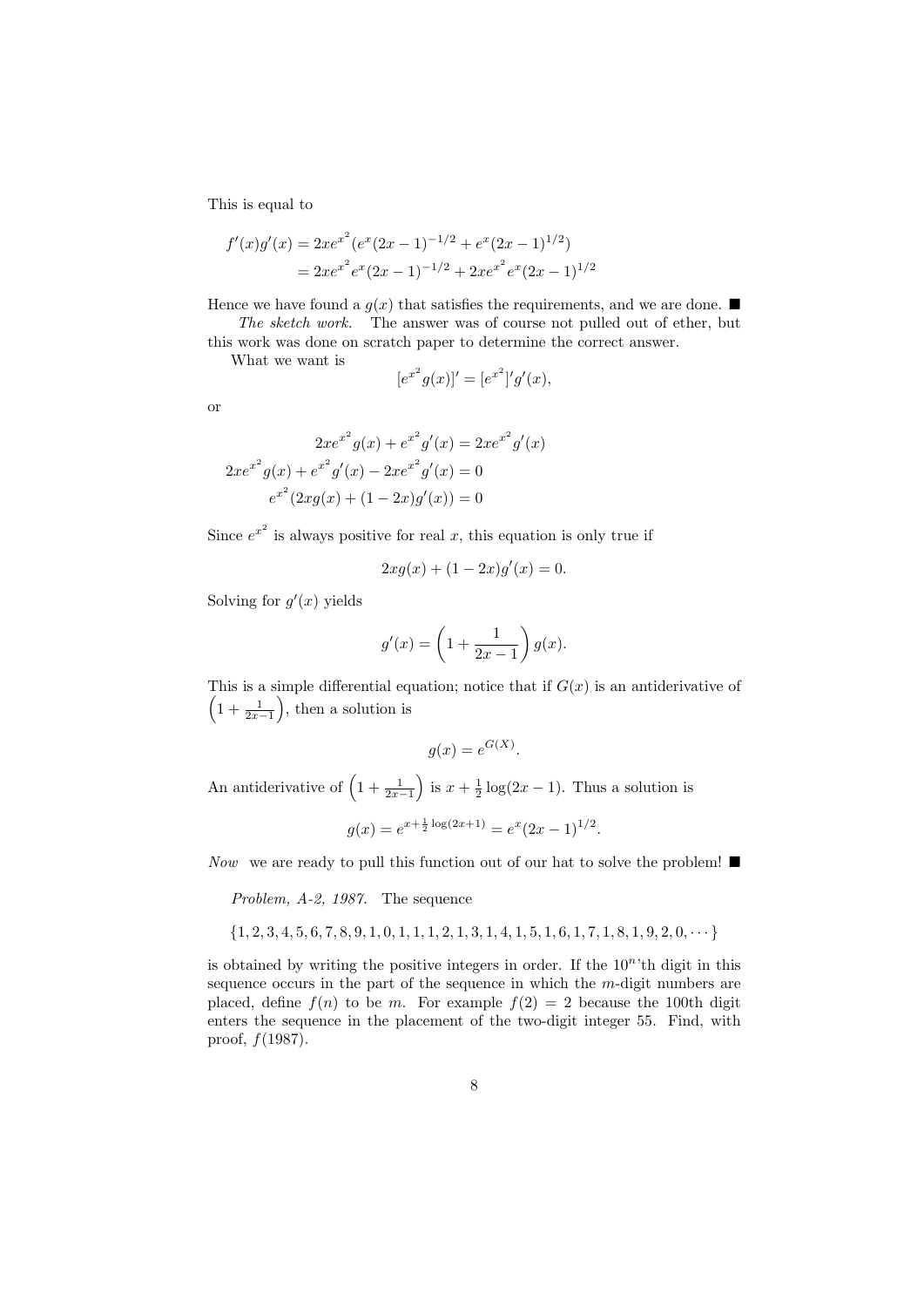Solution. I will define the function  $g(n)$  as follows:  $g(n)$  gives the number of elements in the sequence after the number  $n$  has been placed in the sequence. For example,  $g(1) = 1, g(9) = 9, g(10) = 11, g(101) = 195$ .

To find a formula for  $g(n)$  and to solve the problem, we will write, instead of  $g(n)$ ,  $g(10^k + l)$ , where  $10^k$  is the largest power of 10 less than or equal to n, and l is  $n - 10<sup>k</sup>$ . Then, if k satisfies  $g(10<sup>k</sup> + l) = 10<sup>1987</sup>$ , then  $f(1987) = k + 1$ .

To write a closed form expression for  $q(10^k + l)$ , we notice that  $10^k + l$  of the numbers from 1 to  $10^k + l$  have at least 1 digit.  $10^k + l - 9$  of the numbers from 1 to  $10^k + 1$  have at least 2 digits.  $10^k + l - 99$  of the numbers from 1 to  $10<sup>k</sup> + 1$  have at least 3 digits, and so on. Thus an expression for  $q(10<sup>k</sup> + 1)$  is

$$
g(10^k + l) = (k+1)l + \sum_{i=0}^{k} (10^k - 10^i + 1)
$$

which, evaluating the geometric sum and simplifying, gives

$$
g(10k + l) = \frac{9(k+1)10k - 10k+1 + 1}{9} + (k+1)(l+1).
$$

Now we solve

$$
10^{1987} = \frac{9(k+1)10^k - 10^{k+1} + 1}{9} + (k+1)(l+1)
$$

$$
10^{1987} = (k+1)10^k + (k+1)(l+1) + \frac{1-10^k}{9}
$$

Now set  $k = 1983$ . This gives on the right side

$$
1.984 \times 10^{1986} + 1984(l+1) + \frac{1}{9} - \frac{10}{9} \times 10^{1982}
$$

Setting this equal to  $10^{1987}$ , we find that

$$
8.016 \times 10^{1986} + \frac{10}{9} 10^{1982} - \frac{1}{9} = 1984(l+1).
$$

Now we see that  $1984(l + 1)$  has to equal approximately  $8.016 \times 10^{1986}$  to make the equation true. Since l may range from 0 to  $9 \times 10^{1986} - 1$ , we see that l can be chosen appropriately. Thus  $k = 1983$ , and  $f(1987) = 1984$ .

Problem, A-5 1988. Prove that there exists a unique function from the set  $\mathbb{R}^+$  of positive real numbers to  $\mathbb{R}^+$  such that

$$
f(f(x)) = 6x - f(x)
$$

and  $f(x) > 0$  for all  $x > 0$ .

Solution. First, notice that  $f(x) = 2x$  is a solution: certainly  $2x > 0$  for  $x > 0$ , and  $f(f(x)) = 4x = 6x - 2x = 6x - f(x)$ .

Now we must prove that no other function works.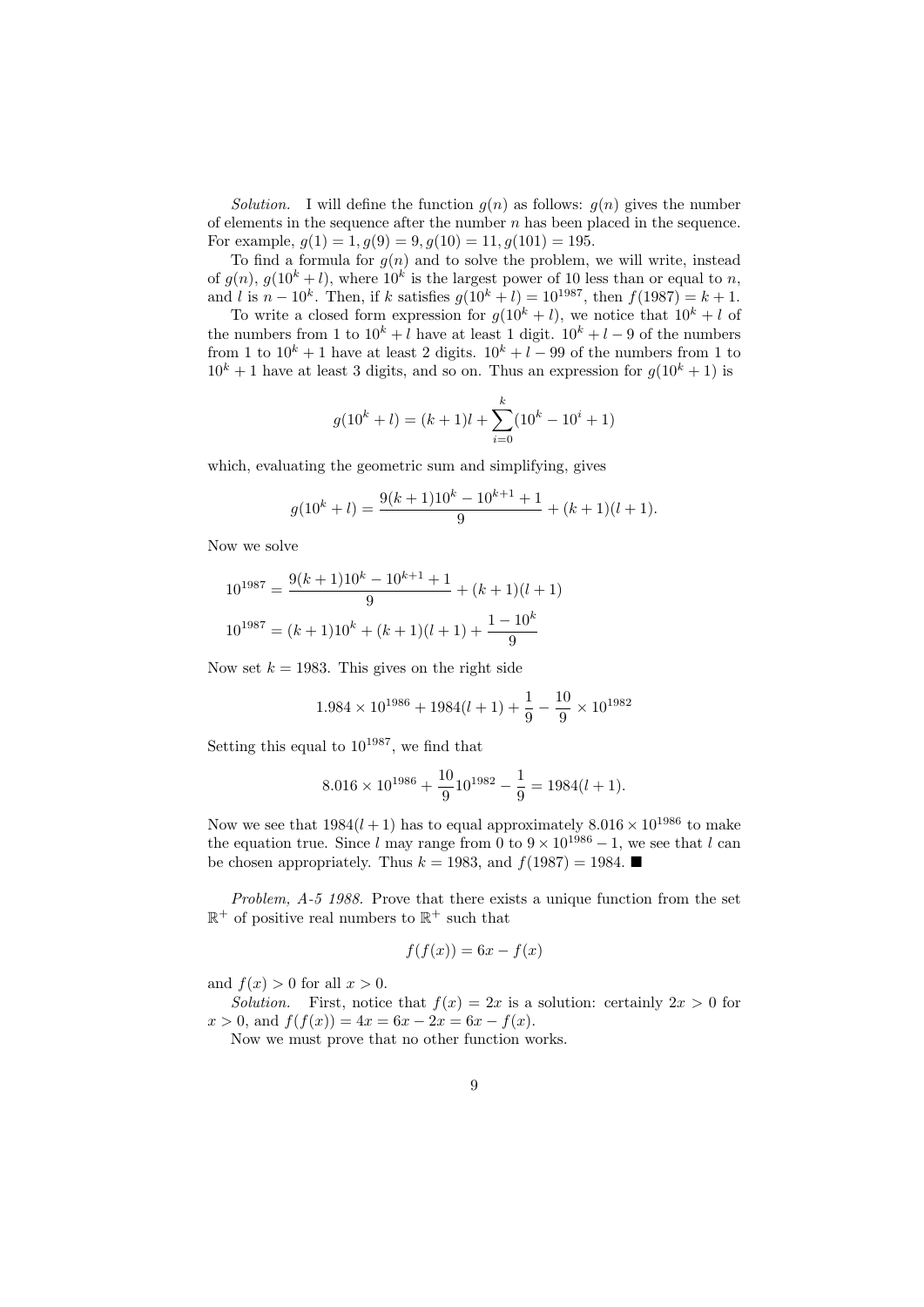So suppose that another function,  $g(x)$ , satisfies these conditions. Suppose that, at  $x = k$ ,  $g(k) = 2k + c$ . Now, what is  $g^{(n)}(k)$ , where  $g^{(n)}$  is the function iterated *n* times (ie,  $g^{(1)}(k) = g(k), g^{(2)}(k) = g(g(k))$ , etc.)? I claim that  $g^{(n)}(k) = a_n k + b_n c$ , where  $a_n$  and  $b_n$  are sequences defined by

$$
a_0 = 1, a_1 = 2
$$
  
\n
$$
b_0 = 0, b_1 = 1
$$
  
\n
$$
a_n = 6a_{n-2} - a_{n-1}, b_2 = 6b_{n-2} - b_{n-1}, \text{ for } n \ge 2
$$

This is easily proved by an induction using the formula  $g^{(n)} = 6g^{(n-2)} - g^{(n-1)}$ . Similarly, it is easy to show that  $a_i = 2^i$  for all i. Now, for all odd  $n \ge 1, b_n > 0$ , and for all even  $n \geq 2, b_n < 0$ . To show this, note that  $b_1 = 1, b_2 = -1$ . Now suppose that this holds for  $b_m, b_{m+1}, m$  some odd number greater than 1. Then,  $b_{m+2} = 6b_m - b_{m+1}$  - a positive minus a negative, which is positive. Similarly,  $b_{m+3} = 6b_{m+1} - b_{m+2}$  - a negative minus a positive. Thus, the result is established.

Along with this, note that  $|b_n| > 6|b_{n-2}|$ . Since  $b_1 = 1$  and  $b_2 = -1$ ,  $b_{2m+1} > 6^m$  and  $b_{2m+2} < -(6^m)$ . Thus

$$
\lim_{n \to \infty} \frac{-a_n}{b_n} = \lim_{n \to \infty} -\left(\frac{2}{\sqrt{6}}\right)^n = 0.
$$

Now, since  $a_n k + b_n c > 0$ , we have  $c > (-a_n)/b_n k$  for  $b_n$  positive, and  $c <$  $(-a_n)/b_n$ k for  $b_n$  negative. We have seen that  $(-a_n)/b_n \to 0$  as  $n \to \infty$ , thus  $c$  is bounded above by a sequence whose limit is 0, and bounded below by a sequence whose limit is zero, and so must equal 0 itself. Thus  $q(x) = f(x)$ , and this proves the uniqueness of the solution.  $\blacksquare$ 

Problem, B-2 1966. Prove that among any ten consecutive integers at least one is relatively prime to each of the others.

Solution. Call the numbers  $n, n+1, n+2, \cdots, n+9$ . Suppose that the statement is not true: that is, for every  $n+i, 0 \le i \le 9$ , there exists a  $n+j, 0 \le$  $j \leq 9$ , such that  $(n+i, n+j) \neq 1$  and  $i \neq j$ .

Then  $n+i$  and  $n+j$  share a common prime divisor, p. Let  $n+i = pm_1, n+j =$ pm<sub>2</sub>. Then  $|(n+i)-(n+j)| = |i-j| = |p(m_1 - m_2)|$ . Since  $|i-j| \leq 9$ , p is one of 2, 3, 5, or 7.

Therefore, it follows that every element of  $\{n, n+1, \dots, n+9\}$  is divisible by at least one of 2, 3, 5, or 7.

Let  $M_a$  be the subset of  $\{n, n+1, \dots, n+9\}$  containing all the members divisible by a.

Then  $|M_2| \leq 5, |M_3| \leq 4, |M_5| \leq 2, |M_7| \leq 2.$ 

Notice that  $|M_6| \geq 1$ , and that if  $|M_3| = 4$ , then  $|M_6| = 2$ . (2 of the 4 divisors of 3 must be even.) Thus  $|M_3| - |M_6| \leq 2$ .

Also, if  $|M_5| = 2$ , then  $|M_{10}| = 1$  (one of the divisors of 5 is even.) Thus  $|M_5| - |M_{10}| \leq 1.$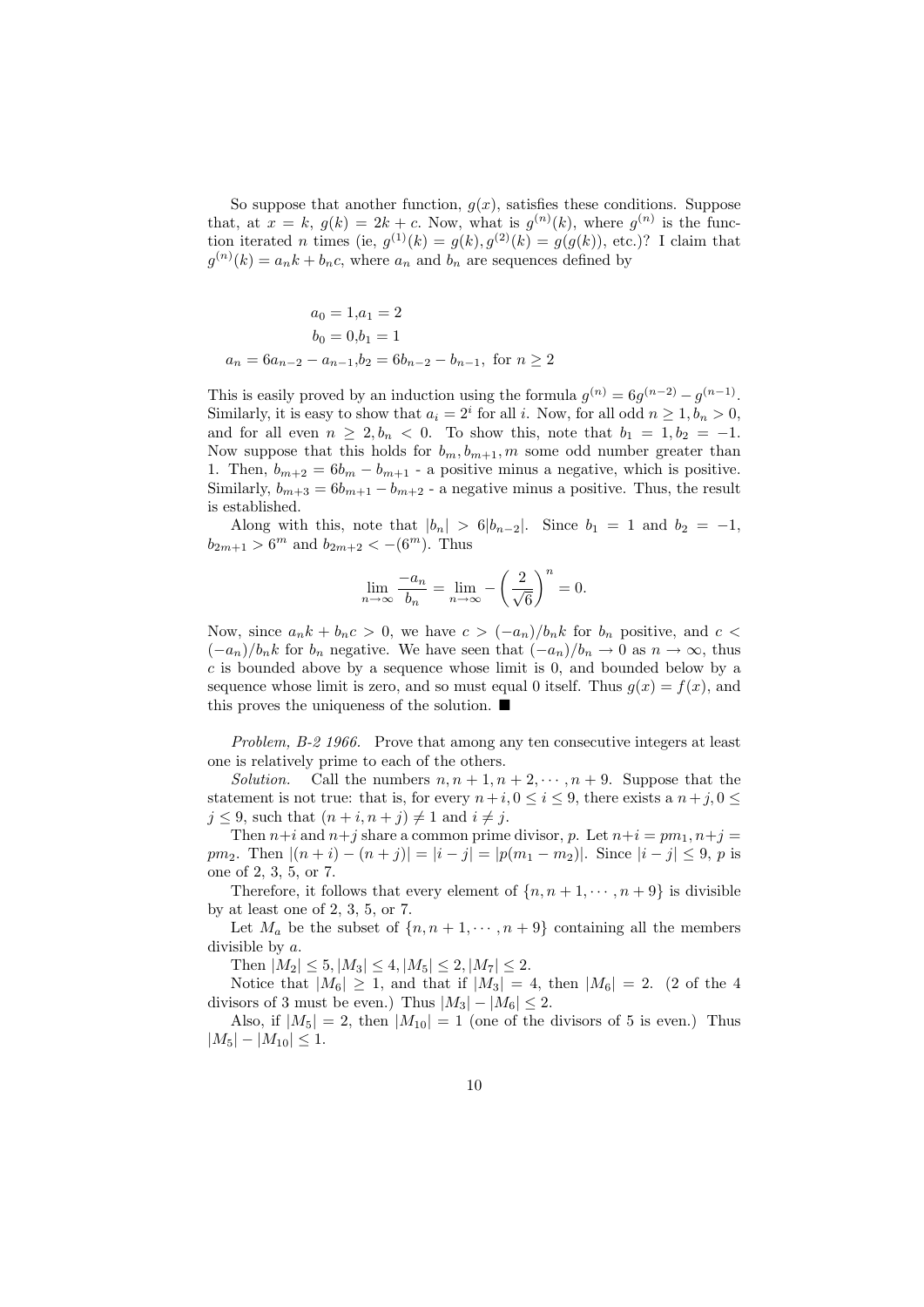Similarly, if  $|M_7| = 2$ , then  $|M_{14}| = 1$ . Thus  $|M_7| - |M_{14}| \leq 1$ . Now this gives

 $|M_2\cup M_3\cup M_5\cup M_7|\leq |M_2|+(|M_3|-|M_6|)+(|M_5|-|M_{10}|)+(|M_7|-|M_{14}|).$ 

But the quantity on the left is 10, and the quantity on the right is  $\leq 5+2+1+1=$ 9, thus we have a contradiction  $10 \leq 9$ . Therefore, it must be that for some  $n+i$ no such j exists, and thus this  $n + i$  is relatively prime to every other element of the set.  $\blacksquare$ 

Problem, B-4 1960. Consider the arithmetic progression  $a, a+d, a+2d \cdots$ , where  $a$  and  $d$  are positive integers. For any positive integer  $k$ , prove that the progression has either no exact kth powers, or infinitely many.

Solution. It suffices to prove that, if one kth power is in the progression. there exists a larger kth power in the progression.

Thus, suppose that  $j^k = a + id$  for some positive integers j, i. We will show that there exists an integer  $b > 0$  and an integer  $m > 0$  such that  $(j + b)^k =$  $a + id + md$ .

Write

$$
(j+b)^k = \sum_{q=0}^k {k \choose q} j^q b^{k-q}
$$

$$
= j^k + \sum_{q=0}^{k-1} {k \choose q} j^q b^{k-q}
$$

$$
= a + id + \sum_{q=0}^{k-1} {k \choose q} j^q b^{k-q}
$$

$$
= a + id + b \sum_{q=0}^{k-1} {k \choose q} j^q b^{k-q-1}
$$

Now notice that if we set  $b = d$ , then we have

$$
(j+d)^k = a + id + md
$$

with  $m = \sum_{q=0}^{k-1} \begin{pmatrix} k \\ a \end{pmatrix}$  $\overline{q}$  $igq d^{k-q-1}$ , the sum of positive integers and therefore a positive integer itself, and we are done.

Problem, A-1 1961. The graph of the equation  $x^y = y^x$  in the first quadrant (i.e., the region where  $x > 0$  and  $y > 0$ ) consists of a straight line and a curve. Find the coordinates of the intersection point of the line and the curve.

Solution. Let  $y = cx, c > 0$ . Then we desire to find pairs  $(x, c)$  that satisfy

$$
x^{cx} = (cx)^x.
$$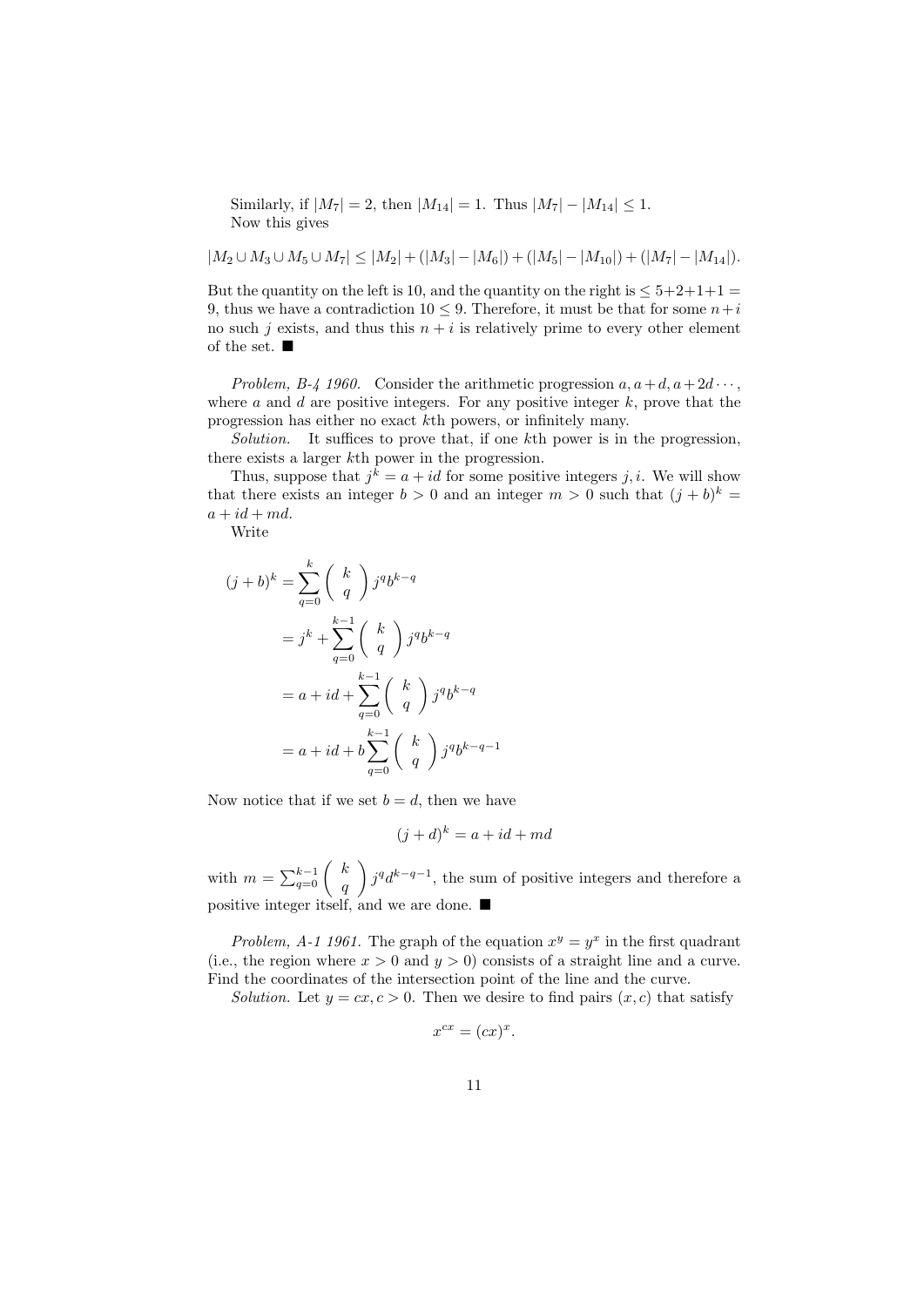These quantities are positive, so we can take logarithms. We write:

$$
x^{cx} = (cx)^x
$$

$$
cx \log x = x \log(cx)
$$

$$
cx \log x = x(\log x + \log c)
$$

$$
x(\log x + \log c - c \log x) = 0.
$$

Since  $x > 0$ , this is true iff

$$
\log x + \log c - c \log x = 0
$$

$$
(1 - c) \log x = -\log c.
$$

Notice that if  $c = 1$ , the above equation becomes vacuous. This only says that  $c = 1$  is a solution for any x, or equivalently an  $(x, y)$  pair satisfying  $x = y$  is a (trivial) solution to the problem. Here is our straight line set of solutions.

To continue, we suppose that  $c \neq 1$ . Then it is proper to divide by  $(c - 1)$ :

$$
\log x = \frac{\log c}{c - 1}, c \neq 1.
$$

This is the equation of the solution curve, giving  $x$  in terms of  $c$ . By dividing by  $(c - 1)$ , we eliminated the solution line and created a singular point at the intersection point. So now we want to find what the limiting value of  $x$  is as this curve approaches the  $c = 1$  solution line. Hence we find

$$
\lim_{c \to 1} \frac{\log c}{c - 1} = 1
$$

by L'Hospital's rule. Thus, at the intersection point,  $\log x = 1$ , or  $x = e$ . Since this point is on the line  $y = x, y = e$  also, and so the intersection point is  $(e, e)$ .

Problem, A-2 2001. You have coins  $C_1, C_2, \cdots, C_n$ . For each k, coin  $C_k$  is biased so that, when tossed, it has probability  $\frac{1}{2k+1}$  of falling heads. If the n coins are tossed, what is the probability that the number of heads is odd? Express the answer as a rational function of  $n$ .

Solution. Define  $O_n$  to be the probability that the number of heads for n coins is odd, and  $E_n$  the probability that the number of heads is even. Then we have the relations

$$
O_n + E_n = 1,
$$
 for all  $n$   

$$
O_n = \frac{1}{2n+1} E_{n-1} + \frac{2n}{2n+1} O_{n-1},
$$
 for  $n \ge 2$ .

Rewriting the second equation using the first, we obtain

$$
O_n = \frac{1}{2n+1}(1 - O_{n-1}) + \frac{2n}{2n+1}O_{n-1}
$$

$$
O_n = \frac{1}{2n+1} + \frac{2n-1}{2n+1}O_{n+1}.
$$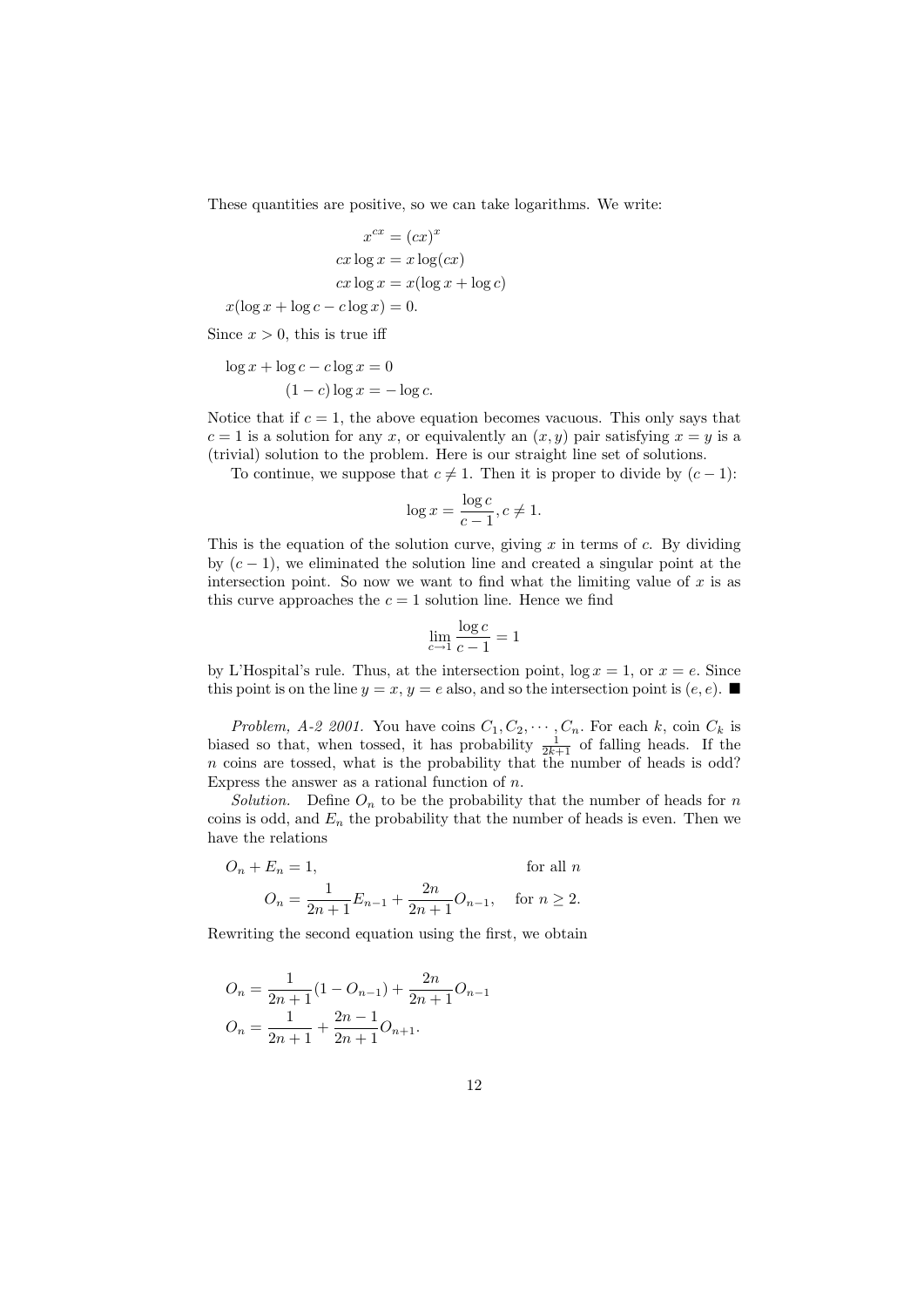Now I make the claim that  $O_n = \frac{n}{2n+1}$  for all n. We verify this by induction on n, the number of coins:

For  $n = 1$  we can easily compute  $O_1 = \frac{1}{3}$ , hence the claim is valid for this value of *n*. Assume that the claim is true for some  $m \geq 1$ . Then, by our recurrence relation,

$$
O_{m+1} = \frac{1}{2m+3} + \frac{2m+1}{2m+3}O_m
$$
  
\n
$$
O_{m+1} = \frac{1}{2m+3} + \frac{2m+1}{2m+3} \frac{m}{2m+1}
$$
, by inductive hypothesis,  
\n
$$
O_{m+1} = \frac{1}{2m+3} + \frac{m}{2m+3} = \frac{m+1}{2m+3}
$$
,

which has the desired form. This completes the induction and proves the claim. Thus the desired probability, written as a rational function of n, is  $O_n =$ 

$$
\frac{n}{2n+1}
$$
.  $\blacksquare$ 

Problem,  $A-5$  2001. Prove that there exist unique positive integers  $a, n$ such that

$$
a^{n+1} - (a+1)^n = 2001.
$$

Solution. Any such a satisfies the polynomial

$$
x^{n+1} - (x+1)^n - 2001
$$

which has constant coefficient  $-2002$  and leading coefficient 1. Thus, by the Rational Root Theorem and the fact that  $a$  is a positive integer,  $a$  is a positive integer divisor of  $2002 = 2 \times 7 \times 11 \times 13$ .

Also,  $a \neq 1001$ , since  $1001^n \equiv 1 \mod 10$  for all n, and  $1002^n$  is not divisible by 10 for any n - thus,  $1001^{n} - 1002^{n-1} \not\equiv 1 \mod 10$  for all n.

Exactly the same observation shows that  $a \neq 11, a \neq 91, a \neq 1$ .

Now  $a \neq 14$ , since  $14^n \equiv 2 \mod 6$  for odd n, and  $14^n \equiv 4 \mod 6$  for even  $n > 0$ .  $15^n \equiv 3 \mod 6$  for all  $n > 0$ . However,  $2001 \equiv 3 \mod 6$ .  $2-3 \not\equiv 3$ mod 6 and  $4-3 \not\equiv 3 \mod 6$ .

The situation mod 6 is the same for 26 and for 182, thus  $a \neq 26$ ,  $a \neq 182$ .  $a \neq 2$ , for if  $2^{n+1} - 3^n = 2001$  for some  $n > 0$ , then  $2^{n+1} = 3(3^{n-1} + 667)$ , which cannot be since 3 does not divide any power of 2.

 $a \neq 143$ , since  $143^n \equiv 8 \mod 9$  for odd n and  $143^n \equiv 1 \mod 9$  for even n.  $144 \equiv 0 \mod 9$ . However,  $2001 \equiv 3 \mod 9$ , and this is neither 8 nor 1.

 $a \neq 154$ , since  $n = 1$  is not a solution,  $154^n \equiv 0 \mod 8$  for all  $n > 2$ , and  $155^n \equiv 5,1 \mod 8$  depending on the parity of n. 2001  $\equiv 1 \mod 8$  and neither  $(0-1)$  nor  $(0-5)$  is congruent to 1 mod 8.

Similarly, considering 2002 and 2003 mod 8 yields  $a \neq 2002$ .

 $a \neq 77$ , since  $77<sup>n</sup> \equiv 1, 2 \mod 3$  depending on the parity of n, and  $78<sup>n</sup> \equiv 0$ mod 3. However,  $2001 \equiv 0 \mod 3$ , and neither 1 nor 2 is congruent to 0 mod 3.

 $a \neq 22$ , since  $22^n \equiv 4 \mod 12$  for  $n > 1$ , and  $23^n \equiv 1, 11 \mod 12$  depending on the parity of n. 2001  $\equiv 9 \mod 12$  and neither  $(4-1)$  nor  $(4-11) = (4+1)$ are congruent to 9 mod 12.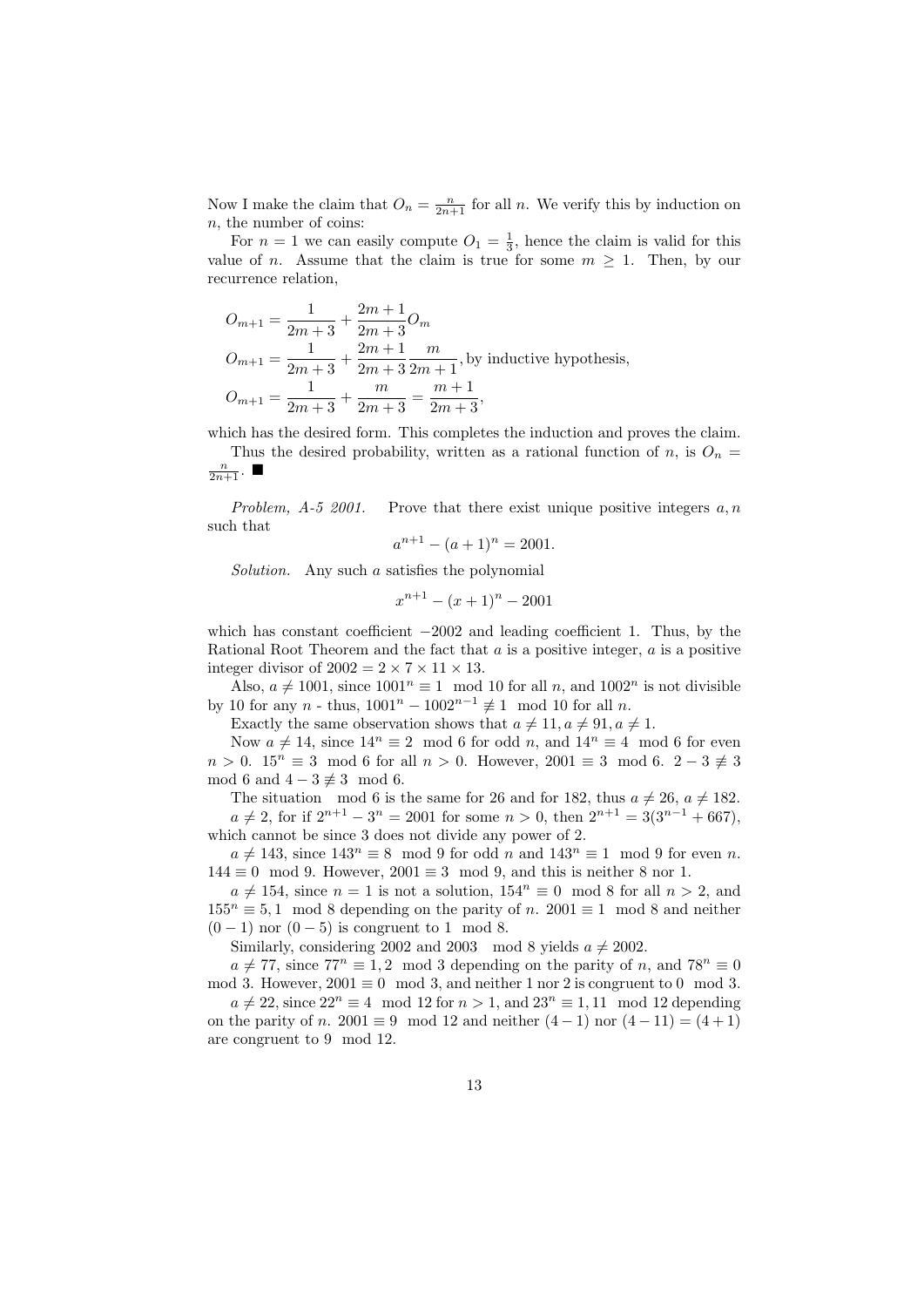$a \neq 7$ , since if  $n > 0$  is even,  $7<sup>n</sup> \equiv 1 \mod 12$  and  $8<sup>n-1</sup> \equiv 8 \mod 12$ . If n is odd,  $7^n \equiv 7 \mod 12$  and  $8^{n-1} \equiv 4 \mod 12$ . 2001  $\equiv 9 \mod 12$ . In neither case is  $7^{n+1} - 8^n \equiv 9 \mod 12$ .

 $a \neq 286$ , since  $286^n \equiv 1 \mod 15$  for all n, and  $287^n \equiv 1, 2, 4, 8 \mod 15$ depending on the value of n mod 4. 2001  $\equiv$  6 mod 15, and none of (1 − 1),  $(1 - 2)$ ,  $(1 - 4)$ ,  $(1 - 8)$  is congruent to 6 mod 15.

Thus we have accounted for all of the divisors of 2002 except 13.  $13^{n+1}$  –  $14^{n} \equiv 1 \mod 10$  if and only if  $n \equiv 2 \mod 4$ . Also,  $13^{n+1} - 14^{n} \equiv 10 \mod 11$ if and only if  $n \equiv 2 \mod 11$ . Thus possible solutions are  $n = 2, 46, 90 \cdots$ . Sure enough,  $13^3 - 14^2 = 2001$ , and we know that a is unique. To show that no other n is a solution, we need only note that  $14^{46} > 13^{47}$ . Of course, this is difficult to verify directly by hand, but may be proven by many methods of estimation. One (very easy) way to do it, using the fact that  $(1 + \frac{1}{n})^{n+1} > e$  for all n, is:

$$
\left(\frac{14}{13}\right)^{46} = \left(\left(1 + \frac{1}{13}\right)^{14}\right)^3 \left(\frac{14}{13}\right)^4 > e^3 > \left(\frac{5}{2}\right)^3 > 13.
$$

Thus the value of  $n$  is unique as well, and the single solution in positive integers is

п

$$
13^3 - 14^2 = 2001.
$$

Problem, B-1, 2001. Let  $n$  be an even positive integer. Write the numbers  $1, 2 \cdots, n^2$  in the squares of an  $n \times n$  grid so that the kth row, from left to right, is

$$
(k-1)n+1
$$
,  $(k-1)n+2$ , ...,  $(k-1)n+n$ .

Color the squares of the grid so that half of the squares in each row and in each column are red and the other half are black (a checkerboard coloring is one possibility.) Prove that for each coloring, the sum of the numbers on the red squares is equal to the sum of the numbers on the black squares.

Solution. Let a valid coloring be given.

Define  $\alpha_{ij} = -1$  if the square in row i, column j is colored black, and  $\alpha_{ij} = +1$  if the square in row i, column j is colored red. Then the problem stated is equivalent to the following:

Show

$$
\sum_{i=1}^{n} \sum_{j=1}^{n} \alpha_{ij}((i-1)n + j) = 0,
$$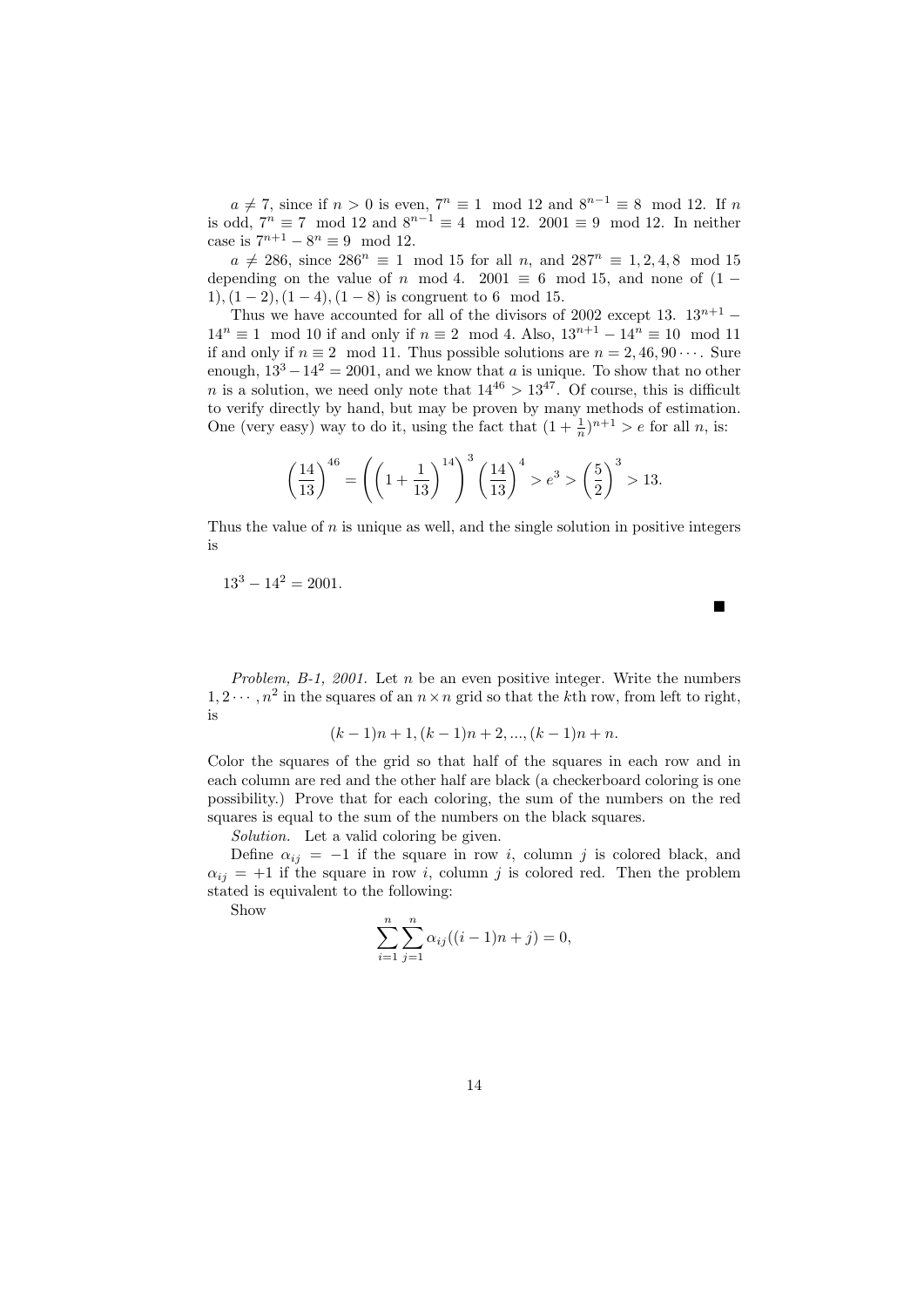where

$$
\sum_{i=1}^{n} \alpha_{ij} = 0 \quad \text{for any } j,
$$

$$
\sum_{j=1}^{n} \alpha_{ij} = 0 \quad \text{for any } i.
$$

To show this, we now simply evaluate the sum:

$$
\sum_{i=1}^{n} \sum_{j=1}^{n} \alpha_{ij}((i-1)n+j) = \sum_{i=1}^{n} \sum_{j=1}^{n} \alpha_{ij}in - \sum_{i=1}^{n} \sum_{j=1}^{n} \alpha_{ij}n + \sum_{i=1}^{n} \sum_{j=1}^{n} j\alpha_{ij}
$$

$$
= n \sum_{i=1}^{n} i \sum_{j=1}^{n} \alpha_{ij} - n \sum_{i=1}^{n} \sum_{j=1}^{n} \alpha_{ij} + \sum_{j=1}^{n} j \sum_{i=1}^{n} \alpha_{ij}
$$

$$
= n \sum_{i=1}^{n} (i \times 0) - n \sum_{i=1}^{n} 0 + \sum_{j=1}^{n} (j \times 0)
$$

$$
= 0,
$$

and we are done.  $\blacksquare$ 

Problem, B-3 2001. For any positive integer n let  $\langle n \rangle$  denote the closest *Fronten, B-3 2001.*<br>integer to  $\sqrt{n}$ . Evaluate

$$
\sum_{n=1}^{\infty} \frac{2^{\langle n \rangle} + 2^{-\langle n \rangle}}{2^n}.
$$

*Solution*. Suppose *i* is an integer such that  $k^2 \le i \le (k+1)^2$ , *k* an integer. Since  $(k + \frac{1}{2})^2 = k^2 + k + \frac{1}{4}$ , if  $i > k^2 + k$ , then  $\langle i \rangle = k + 1$ . Otherwise,  $\langle i \rangle = k$ .

From this we see that the set of all integers i such that  $\langle i \rangle = k$  is the set of *i* satisfying  $(k-1)^2 + (k-1) + 1 \le i \le k^2 + k$ , or  $k^2 - k + 1 \le i \le k^2 + k$ .

If we take the sum over just those i such that  $\langle i \rangle = k$ , we get

$$
\sum_{i=k^2-k+1}^{k^2+k} \frac{2^k+2^{-k}}{2^i} = (2^k+2^{-k}) \sum_{i=k^2-k+1}^{k^2+k} \left(\frac{1}{2}\right)^i.
$$

This is a geometric series; evaluating we obtain:

$$
(2^{k}+2^{-k})\left(\frac{1-\left(\frac{1}{2}\right)^{k^{2}+k+1}}{1-\frac{1}{2}}-\frac{1-\left(\frac{1}{2}\right)^{k^{2}-k+1}}{1-\frac{1}{2}}\right)
$$

Simplifying we obtain:

$$
2^{-k^2+2k} - 2^{-k^2-2k}.
$$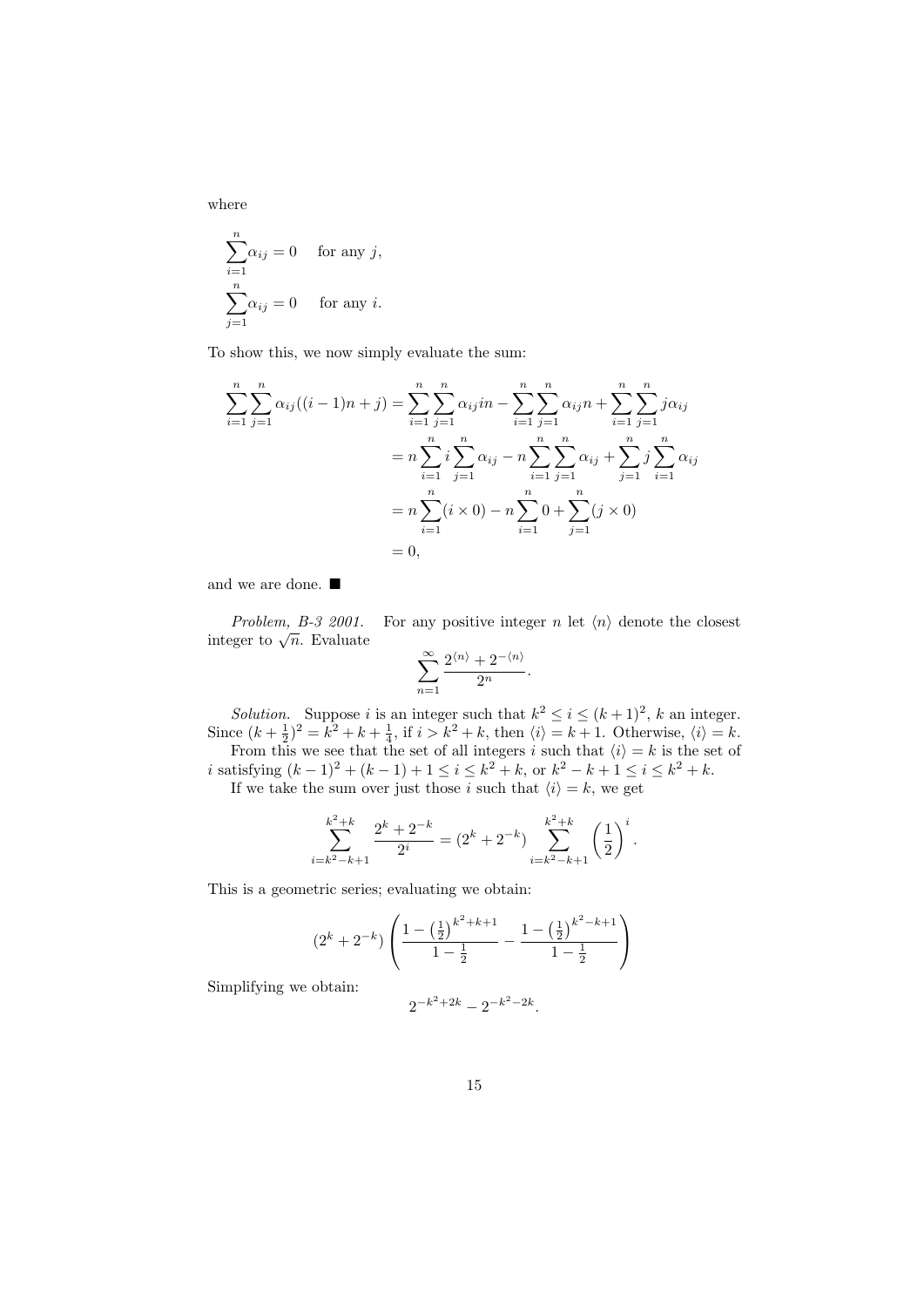Now the desired sum is:

$$
\sum_{k=1}^{\infty} (2^{-k^2 + 2k} - 2^{-k^2 - 2k})
$$

How do we evaluate this? All we need do is notice that  $-k^2 - 2k = -(k+2)^2 +$  $2(k+2)$ , and thus the sum telescopes:

$$
(21 - 2-3) + (20 - 2-8) + (2-3 - 2-15) + (2-8 - 2-24) \cdots
$$

...and the only terms remaining in the sum as  $n \to \infty$  are  $2^0 + 2^1 = 3$ . Thus the desired sum is 3.

Problem, A-3 1968. Prove that a list can be made of all the subsets of a finite set in such a way that

(i.) The empty set is first in the list,

(ii.) each subset occurs exactly once, and

(iii.) each subset in the list is obtained either by adding one element to the preceding subset or by deleting one element of the preceding subset.

Solution. For a set of n elements, the problem is equivalent to this one: can we write a list of all strings of length n on the alphabet  $\{0, 1\}$ , where each string occurs once and only once, the first string is the string of n zeroes, and each string in the list thereafter may be obtained from the previous one by toggling exactly one of the characters (that is, changing one 0 to a 1, or one 1 to a 0.)

To show how such a list is constructed, we will induct on n. If  $n = 1$ , then clearly the only viable list is 0, 1. Now suppose a list can be constructed for  $n = m, m \geq 1$ . Then to construct a list for  $m + 1$  objects do the following:

For the first half of the list, copy down the list for  $m$  elements, adding a  $0$ to the front of each element. For the second half of the list, copy down the list for m elements backwards, adding a 1 to the front of each element.

Does this list satisfy the requirements? The string of  $m+1$  zeroes is first on the list. Each possible string appears exactly once. From inductive hypothesis, each half of the list has the property that each successive element is obtained by changing exactly one of the characters. The only thing to prove is that this property holds between the last element of the first half and the first element of the second half. But clearly it does, since the first element of the second half is the last element of the first half with the leading 0 changed to a 1. Thus we have constructed a list which works, and by the induction we can do so for any  $n.$ 

Problem, B-2 1961. Let a, b be given positive real numbers with  $a < b$ . If two points are selected at random from a straight line of length b, what is the probability that the distance between them is at least a?

Solution. Without loss of generality, we will assume that the straight line is the interval  $[0, b]$ . Suppose the two points p, q are at least distance a apart.

There are three cases: the first,  $p < a$ , in which  $q \in [p+a, b]$ . The total area in which q can fall is  $b - p - a$ .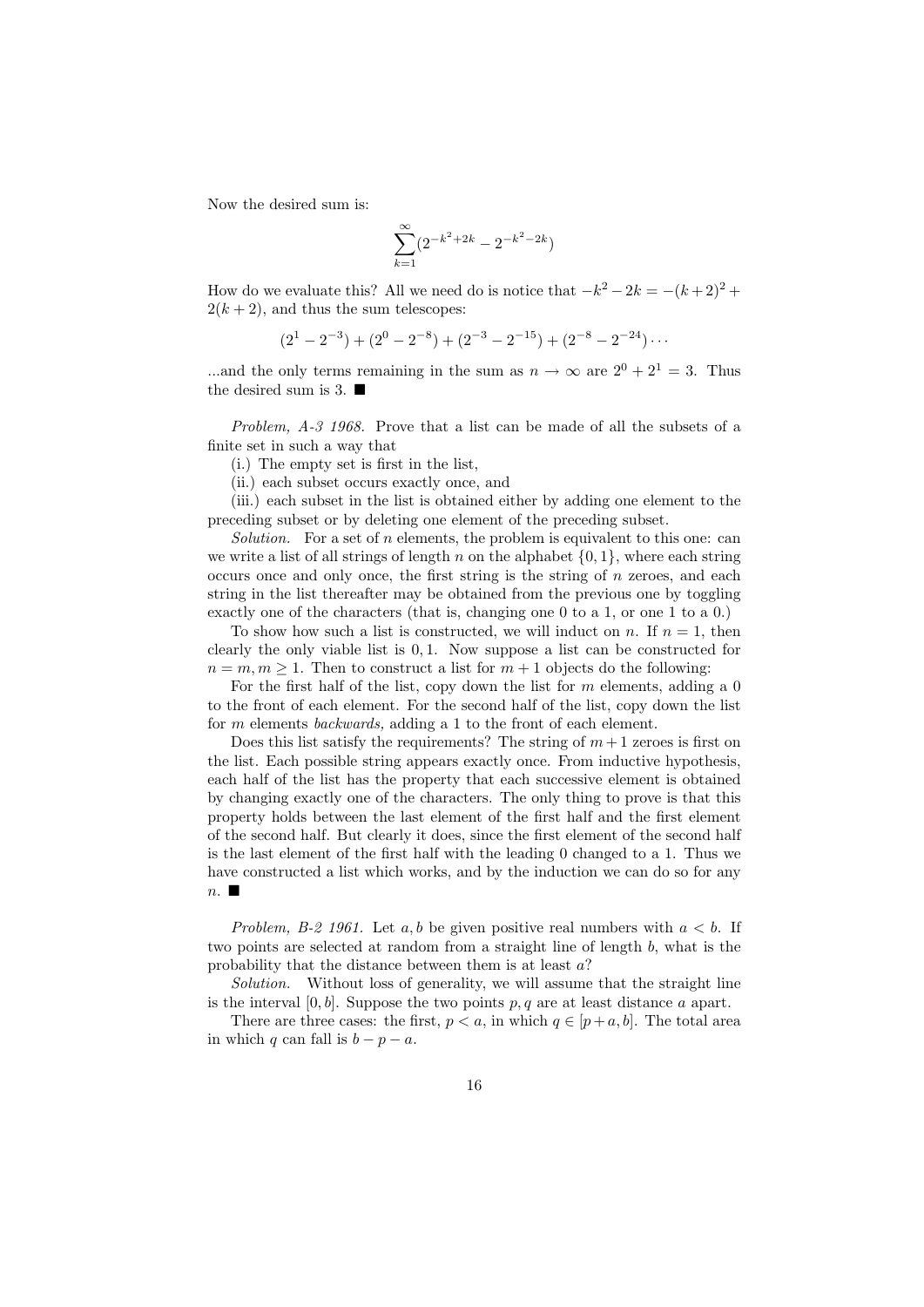The second is when  $a \le p \le b-a$ , in which either  $q \in [0, p-a]$  or  $q \in [p+a, b]$ . The total area is  $b - 2a$ .

The third case is when  $b - a < p$ , in which case  $q \in [0, p - a]$ . The total area here is  $p - a$ .

Call the event that  $p$  is as in the first case  $C_1$ , in the second case  $C_2$ , and in the third case  $C_3$ . Then the total probability is

$$
P(C_1)E(C_1) + P(C_2)E(C_2) + P(C_3)E(C_3)
$$

where  $E(C_i)$  is the expected probability of picking an acceptable q given p in case i. In terms of interval areas, this expression can be written as

$$
\frac{a}{b}\frac{1}{a}\int_0^a \frac{(b-p-a)}{b} dp + \frac{b-2a}{b}\frac{1}{b-2a}\int_a^{b-a} \frac{(b-2a)}{b} dp + \frac{a}{b}\frac{1}{a}\int_{b-a}^b \frac{p-a}{b} dp.
$$

which we simplify to

$$
\frac{1}{b^2} \int_0^a (b - p - a) dp + \frac{b - 2a}{b^2} \int_a^{b - a} dp + \frac{1}{b^2} \int_{b - a}^b (p - a) dp.
$$

which evaluates to

$$
\frac{1}{b^2} \left( ab - \frac{a^2}{2} - a^2 \right) + \frac{(b - 2a)^2}{b^2} + \frac{1}{b^2} \left( \frac{b^2}{2} - ab - \frac{(b - a)^2}{2} + a(b - a) \right)
$$

or, simplified,

$$
\frac{(b-a)^2}{b^2} = P(|p-q| \ge a).
$$

Problem, A-5 1956. Given n objects arranged in a row, a subset of these objects is called unfriendly if no two of its elements is consecutive. Show that the number of unfriendly subsets each having k elements is  $\binom{n-k+1}{k}$ k  $\setminus$ .

Solution. I will show a one-to-one correspondence between the set of unfriendly k-subsets and the set of k-subsets of  $n - k + 1$  objects. The result then follows.

We have the objects labelled  $1, 2, \cdots, n$ .

Take a given unfriendly k-subset S. Write it as  $S = \{e_0, e_1, \dots, e_{k-2}, e_{k-1}\},\$ where the  $e_i$  are the numbers of the elements in the subset. Order the  $e_i$  so that  $e_0 < e_1 < e_2 < \cdots < e_{k-1}$ . Then, for each  $e_i, i \geq 1, e_i > e_{i-1} + 1$  (since no objects are consecutive). Each set of  $e_i$  then uniquely defines a unfriendly k-subset.

Now define the set  $S' = \{e_0, e_1 - 1, e_2 - 2, \dots, e_{k-1} - (k-1)\}\.$  Each successive element is larger than the previous, and the very largest an element may be is  $(n-(k-1)) = (n-k+1)$ . Thus S' is a k-subset of  $\{1, \dots, n-k+1\}$ . Clearly for two different unfriendly  $k$ -subsets we will obtain two different  $S'$  in this fashion.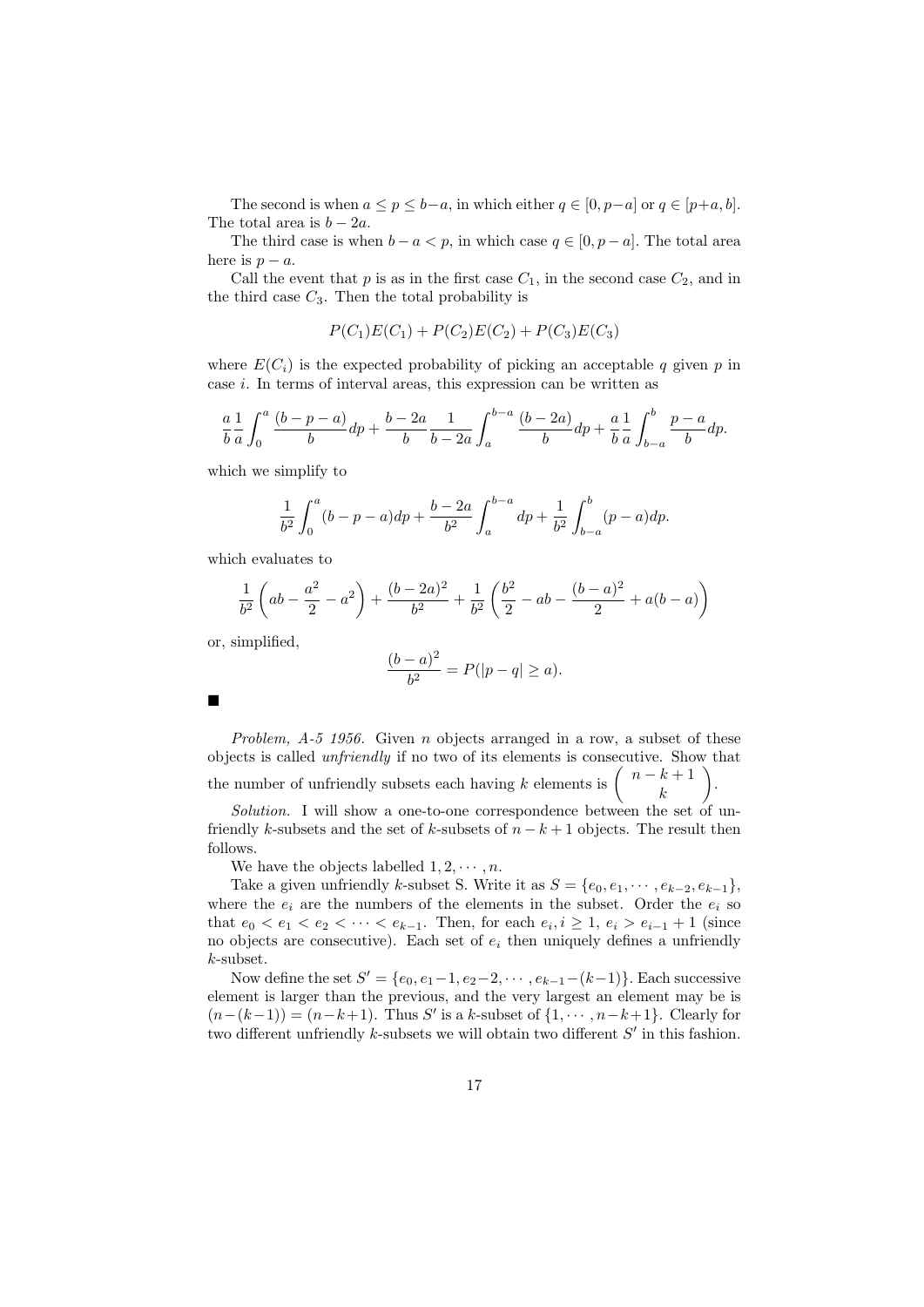If we are given a k-subset K of  $\{1, \dots, n-k+1\}$ , written as  $\{f_0, f_1, \dots, f_{k-1}\}$ , with  $f_0 < f_1 < f_2 < \cdots < f_{k-1}$ , then we can construct the new set  $K' =$  ${f_0, f_1 + 1, f_2 + 2 \cdots f_{k-1} + (k-1)}$ . Clearly this is an unfriendly subset of  $\{1, 2, 3, \dots, n\}$  with k elements. Taking two different such subsets results in two different unfriendly subsets.

Thus the one-to-one relationship is demonstrated, and the claim is proven.  $\blacksquare$ 

Problem,  $A-1$  1975. Supposing that an integer n is the sum of two triangular numbers,

$$
n = \frac{a^2 + a}{2} + \frac{b^2 + b}{2},
$$

write  $4n + 1$  as the sum of two squares,  $4n + 1 = x^2 + y^2$ , and show how x and  $y$  can be expressed in terms of  $a$  and  $b$ .

Show that, conversely, if  $4n+1 = x^2+y^2$ , then n is the sum of two triangular numbers.

*Solution*. If n is the sum of two triangular numbers,  $n = \frac{a^2 + a}{2} + \frac{b^2 + b}{2}$ , then  $4n + 1 = x<sup>2</sup> + y<sup>2</sup>$ , where  $x = a + b + 1$  and  $y = b - a$ . Verifying this claim is simply a matter of algebra.

So now I concentrate on the second part. Since  $4n + 1$  is odd, it follows that one of  $x, y$  is even and one of  $x, y$  is odd. So just suppose, without loss of generality, that x is even and y is odd, and write  $x = 2l, y = 2m + 1$ , with l, m integers. Then,  $4n + 1 = 4l^2 + 4m^2 + 4m + 1$  and  $n = l^2 + m^2 + m$ .

Thus it's all good if I prove that, for any integers  $l, m, l^2 + m^2 + m$  is the sum of two triangular numbers. Let  $c = l + m$  and  $d = l - m$ . Then,  $l^2 + m^2 + m = \frac{c^2 + c}{2} + \frac{d^2 + d}{2}$  and we are done.

Sketch work. The proof above is succinct and one hundred percent correct, but perhaps it is a bit odd how I came up with the relations for  $a, b, c, d$  to pull out of my hat at the appropriate times.

For the first part, for example, I suggested to myself a relationship of the form  $x = c_1a+c_2b+c_3$ , with  $c_1, c_2, c_3$  some constants. Producing three examples and solving the system of equations was enough to theorize the exact formula for x and a formula for y quickly followed. My answer to the second part was produced the same way. Here is the (slightly messy) algebra verifying them:

$$
4n + 1 = 2a2 + 2a + 2b2 + 2b + 1 =
$$
  

$$
(a2 + 2a + 2ab + b2 + 2b + 1) + (b2 - 2ab + a2) = (a + b + 1)2 + (b - a)2
$$
  

$$
= x2 + y2, and
$$

$$
\frac{(l+m)(l+m+1)}{2} + \frac{(l-m)(l-m+1)}{2} = \frac{1}{2}(2l^2 + 2m^2 + 2m)
$$

$$
= l^2 + m^2 + m.
$$

 $\blacksquare$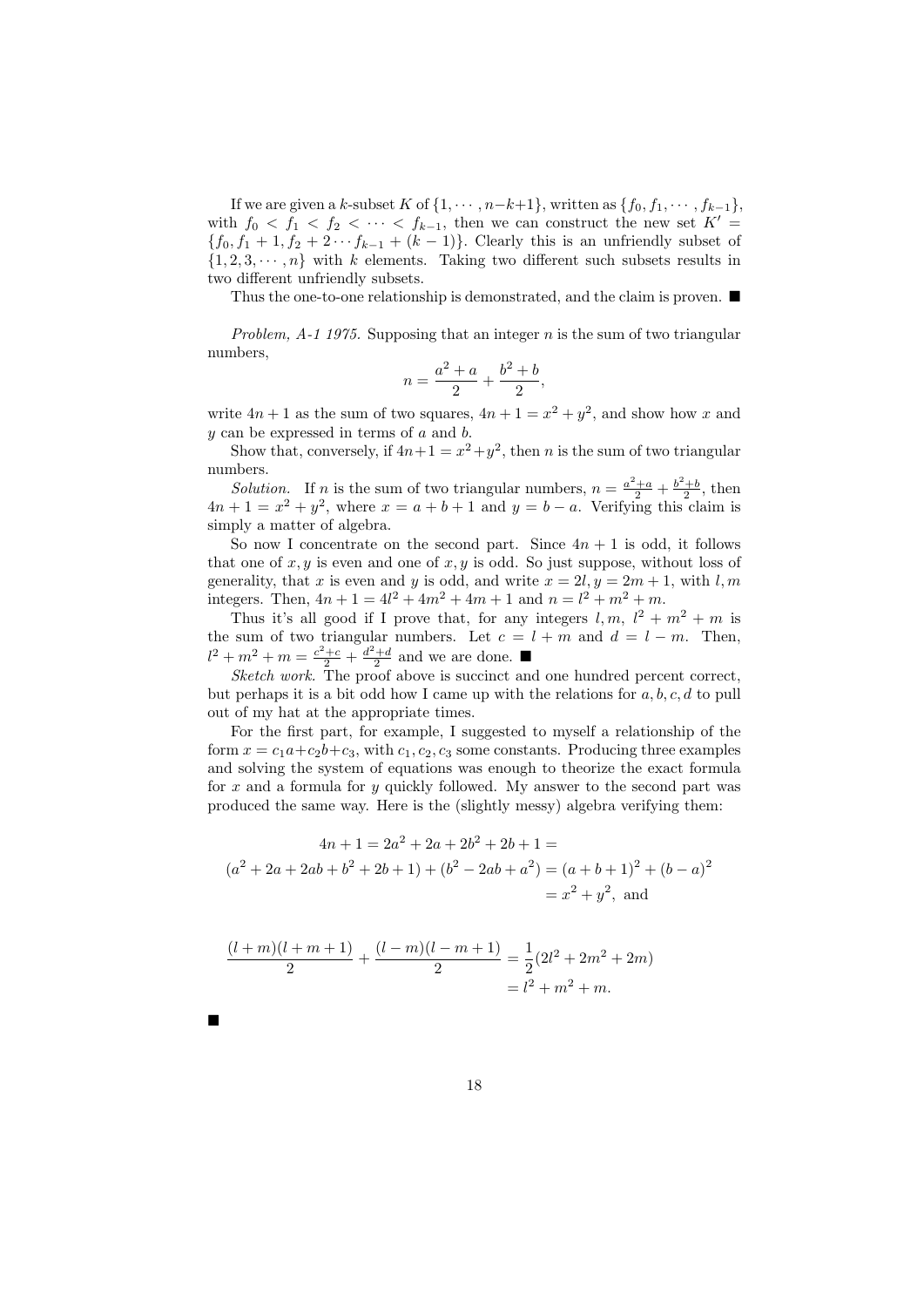Problem,  $A-5$  1969. Let  $u(t)$  be a continuous function in the system of differential equations

$$
\frac{dx}{dt} = -2y + u(t), \frac{dy}{dt} = -2x + u(t).
$$

Show that, regardless of the choice of  $u(t)$ , the solution of the system which satisfies  $x = x_0, y = y_0$  at  $t = 0$  will never pass through  $(0, 0)$  unless  $x_0 = y_0$ . When  $x_0 = y_0$ , show that for any positive value  $t_0$  of t, it is possible to choose  $u(t)$  so the solution is at  $(0, 0)$  when  $t = t_0$ .

Solution. Combining the two equations in the system, we have

$$
x'-y'=2(x-y).
$$

So let  $Q(t) = x(t) - y(t)$ . Then the above becomes  $Q'(t) = 2Q(t)$ , with the general solution  $Q(t) = ce^{2t}$ , with c a constant. Using the initial conditions,  $c = x_0 - y_0$ . Notice that unless  $c = x_0 - y_0 = 0$ ,  $Q(t)$  is never 0 for any t. Thus, unless  $x_0 = y_0, x(t) \neq y(t)$  for all t, and the solution will never pass through the point  $(0, 0)$ .

That finishes the first part of the problem. Now, to tackle the second.

If  $x_0 = y_0$ , then  $Q(t) = 0$  for all t and thus  $x(t) = y(t)$ . Then, the first equation in the system becomes

$$
\frac{dx}{dt} = -2x + u(t).
$$

Now, we are given  $t_0 \neq 0$ . Pick

$$
u(t) = 2x_0 - \frac{x_0}{t_0}(2t + 1).
$$

This is a continuous u for  $t_0 \neq 0$ . In this case, the solution for  $x(t)$  is

$$
x(t) = (1 - \frac{t}{t_0})x_0.
$$

At  $t = 0$ ,  $x(t) = x_0 = y_0 = y(t)$ , and at  $t = t_0$ ,  $x(t) = y(t) = 0$ . Thus we have shown the existence of an appropriate  $u(t)$  and are done.

Problem, A-6 1973. Prove that it is impossible for seven distinct straight lines to be situated in the Euclidean plane so as to have at least six points where exactly three of these lines intersect and at least four points where exactly two of these lines intersect.

Solution 1. This is the pretty solution. Any two nonparallel lines in the Euclidean plane intersect in exactly one point. Thus there are at most  $\begin{pmatrix} 7 \\ 2 \end{pmatrix}$ 2  $=$ 21 points of intersection.

In a place where exactly two lines intersect, there are  $\begin{pmatrix} 2 \\ 2 \end{pmatrix}$ 2  $= 1$  of these points used up.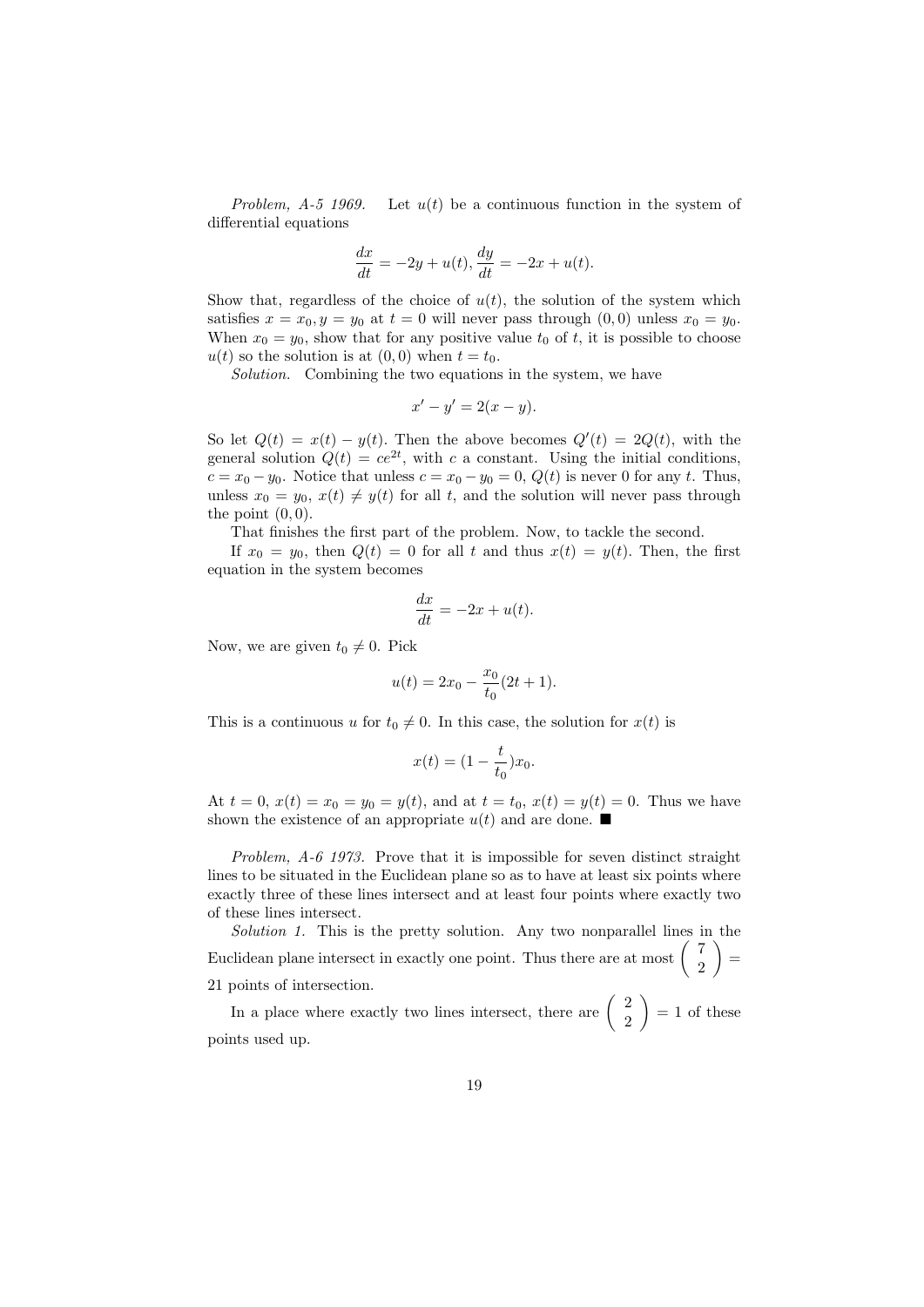In a place where exactly three lines intersect, there are  $\begin{pmatrix} 3 \\ 2 \end{pmatrix}$ 2  $= 3$  of these points used up.

So then, to have six three-intersection points and four two-intersection points, we require  $3 \times 6 + 4 \times 1 = 22$  intersection points. However, we have only 21.

Solution 2. This is a longer and perhaps less elegant solution, but does show how one can hammer at a problem with the Pigeonhole Principle until it roughly resembles something trivial...

1. We refer to the lines as  $L_1, L_2, \cdots L_7$ .

2. Two nonparallel lines in the plane intersect in exactly one point.

3. A corollary to (2): if  $L_i$  and  $L_j$  meet in a 2-intersection, they do not meet in a 3-intersection, and vice versa. Neither can a pair of lines meet in two different 3-intersections.

4. Also from (3), if a line is in 3 different 3-intersections, then it intersects all 6 of the other lines.

5. No line can appear in 4 different 3-intersections, since then one other line appears with it in 2 3-intersections, violating (3).

6. There are 6 3-intersections, involving 18 lines. There are 7 different lines, thus 4 lines appear in at least 3 3-intersections each. By (5), these 4 lines appear in exactly 3 3-intersections.

7. Call these four lines  $L_1, L_2, L_3, L_4$ . Each of these lines intersects every other line, by (4).

8. From (7), that means that all four of our 2-intersections must involve lines chosen from  $L_5, L_6, L_7$ . But only three possible choices exist:  $L_5L_6, L_5L_7, L_6L_7$ . Therefore the seven solution lines do not exist. ■

Problem, A-4 1998. Define the sequence  $a_n$  as follows:  $a_0 = 0, a_1 = 1,$ and  $a_{n+2}$  is obtained by writing the digits of  $a_{n+1}$  immediately followed by the digits of  $a_n$ . When is  $a_n$  divisible by 11?

Solution. First, it is clear that the number of digits in  $a_n$  is  $F_n$ , the nth Fibonnaci number. The number  $F_n$  is even iff n is divisible by 3.

Remember the divisibility test for 11: a base 10 integer number is divisible by 11 iff, when one begins with the first digit of the number, subtracts from it the second digit, adds to that the third digit, subtracts the fourth, and so on, once finished, obtains a multiple of 11 as the sum. For example 1331 is divisible by 11 since  $1 - 3 + 3 - 1 = 0$ .

Let  $b_n$  be the count obtained in this fashion for  $a_n$  (it is actually 11 minus the number's remainder modulus 11.) Thus  $b_0 = 0, b_1 = 1, b_2 = 1, b_3 = 2$  and so on.

Clearly, either  $b_{n+2} = b_{n+1} + b_n$  or  $b_{n+2} = b_{n+1} - b_n$ , depending on whether there are an even or odd number of digits in  $a_{n+1}$ . If the number is even, it is the former expression, and if the number is odd, it is the latter expression. This only depends on the remainder of n modulus 3.

From this we can see that if we ever have  $b_n = b_{n-3k}$  and  $b_{n-1} = b_{n-1-3k}$ , we have  $b_j = b_{j-3k}$  for all following j.